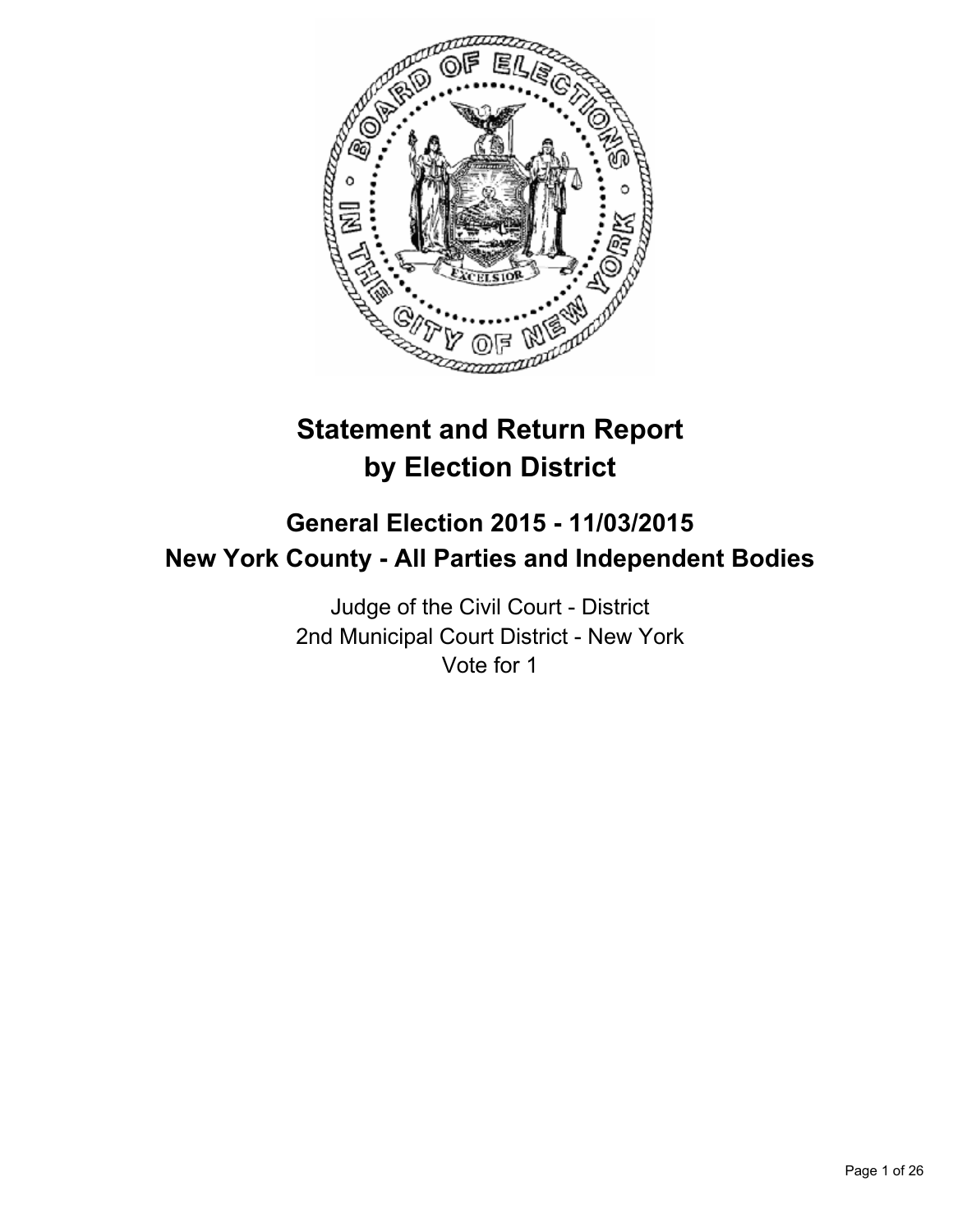

| PUBLIC COUNTER                                           | 198 |
|----------------------------------------------------------|-----|
| <b>EMERGENCY</b>                                         | 0   |
| ABSENTEE/MILITARY                                        | 5   |
| AFFIDAVIT                                                | 2   |
| <b>Total Ballots</b>                                     | 205 |
| Less - Inapplicable Federal/Special Presidential Ballots | 0   |
| <b>Total Applicable Ballots</b>                          | 205 |
| LYLE E. FRANK (DEMOCRATIC)                               | 164 |
| <b>Total Votes</b>                                       | 164 |
| Unrecorded                                               | 41  |

#### **031/65 COMBINED into: 030/65**

**032/65** 

| PUBLIC COUNTER                                           | 49 |
|----------------------------------------------------------|----|
| <b>EMERGENCY</b>                                         | 0  |
| ABSENTEE/MILITARY                                        | 0  |
| AFFIDAVIT                                                | 4  |
| <b>Total Ballots</b>                                     | 53 |
| Less - Inapplicable Federal/Special Presidential Ballots | 0  |
| <b>Total Applicable Ballots</b>                          | 53 |
| LYLE E. FRANK (DEMOCRATIC)                               | 42 |
| UNATTRIBUTABLE WRITE-IN (WRITE-IN)                       |    |
| <b>Total Votes</b>                                       | 43 |
| Unrecorded                                               | 10 |
|                                                          |    |

## **037/65 COMBINED into: 043/65**

| <b>PUBLIC COUNTER</b>                                    | 66 |
|----------------------------------------------------------|----|
| <b>EMERGENCY</b>                                         | 0  |
| ABSENTEE/MILITARY                                        | 6  |
| AFFIDAVIT                                                |    |
| <b>Total Ballots</b>                                     | 73 |
| Less - Inapplicable Federal/Special Presidential Ballots | 0  |
| <b>Total Applicable Ballots</b>                          | 73 |
| LYLE E. FRANK (DEMOCRATIC)                               | 43 |
| UNATTRIBUTABLE WRITE-IN (WRITE-IN)                       |    |
| <b>Total Votes</b>                                       | 44 |
| Unrecorded                                               | 29 |
| 039/65 COMBINED into: 038/65                             |    |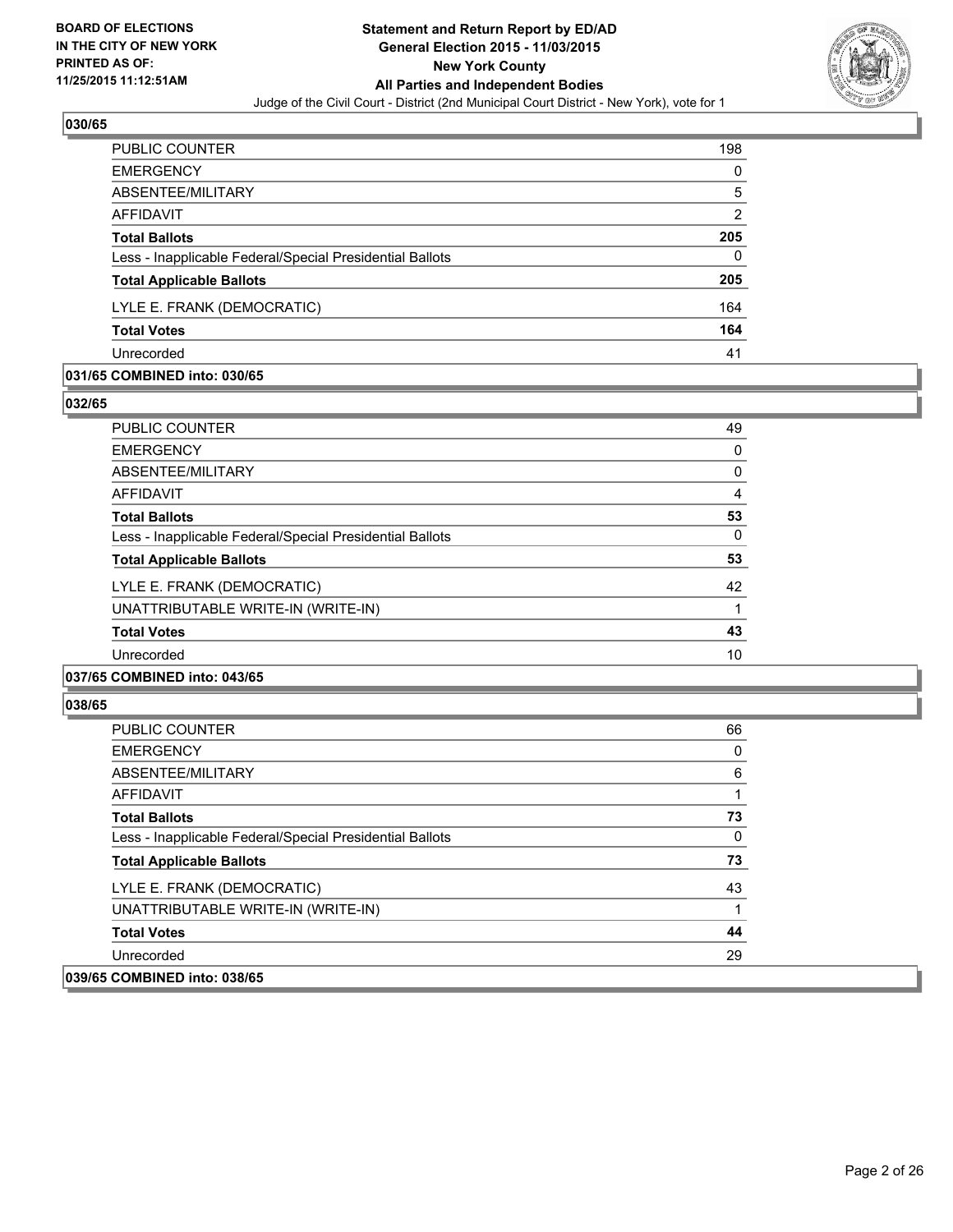

| <b>PUBLIC COUNTER</b>                                    | 59 |
|----------------------------------------------------------|----|
| <b>EMERGENCY</b>                                         | 0  |
| ABSENTEE/MILITARY                                        | 6  |
| AFFIDAVIT                                                | 2  |
| <b>Total Ballots</b>                                     | 67 |
| Less - Inapplicable Federal/Special Presidential Ballots | 0  |
| <b>Total Applicable Ballots</b>                          | 67 |
| LYLE E. FRANK (DEMOCRATIC)                               | 47 |
| <b>Total Votes</b>                                       | 47 |
| Unrecorded                                               | 20 |

## **041/65 COMBINED into: 056/65**

## **042/65 COMBINED into: 040/65**

#### **043/65**

| PUBLIC COUNTER                                           | 67       |
|----------------------------------------------------------|----------|
| <b>EMERGENCY</b>                                         | 0        |
| ABSENTEE/MILITARY                                        | 4        |
| <b>AFFIDAVIT</b>                                         | $\Omega$ |
| <b>Total Ballots</b>                                     | 71       |
| Less - Inapplicable Federal/Special Presidential Ballots | 0        |
| <b>Total Applicable Ballots</b>                          | 71       |
| LYLE E. FRANK (DEMOCRATIC)                               | 50       |
| <b>Total Votes</b>                                       | 50       |
| Unrecorded                                               | 21       |
|                                                          |          |

| <b>PUBLIC COUNTER</b>                                    | 92       |
|----------------------------------------------------------|----------|
| <b>EMERGENCY</b>                                         | 0        |
| ABSENTEE/MILITARY                                        | 3        |
| AFFIDAVIT                                                | 0        |
| <b>Total Ballots</b>                                     | 95       |
| Less - Inapplicable Federal/Special Presidential Ballots | $\Omega$ |
| <b>Total Applicable Ballots</b>                          | 95       |
| LYLE E. FRANK (DEMOCRATIC)                               | 69       |
| JOHN SMITH (WRITE-IN)                                    |          |
| <b>Total Votes</b>                                       | 70       |
| Unrecorded                                               | 25       |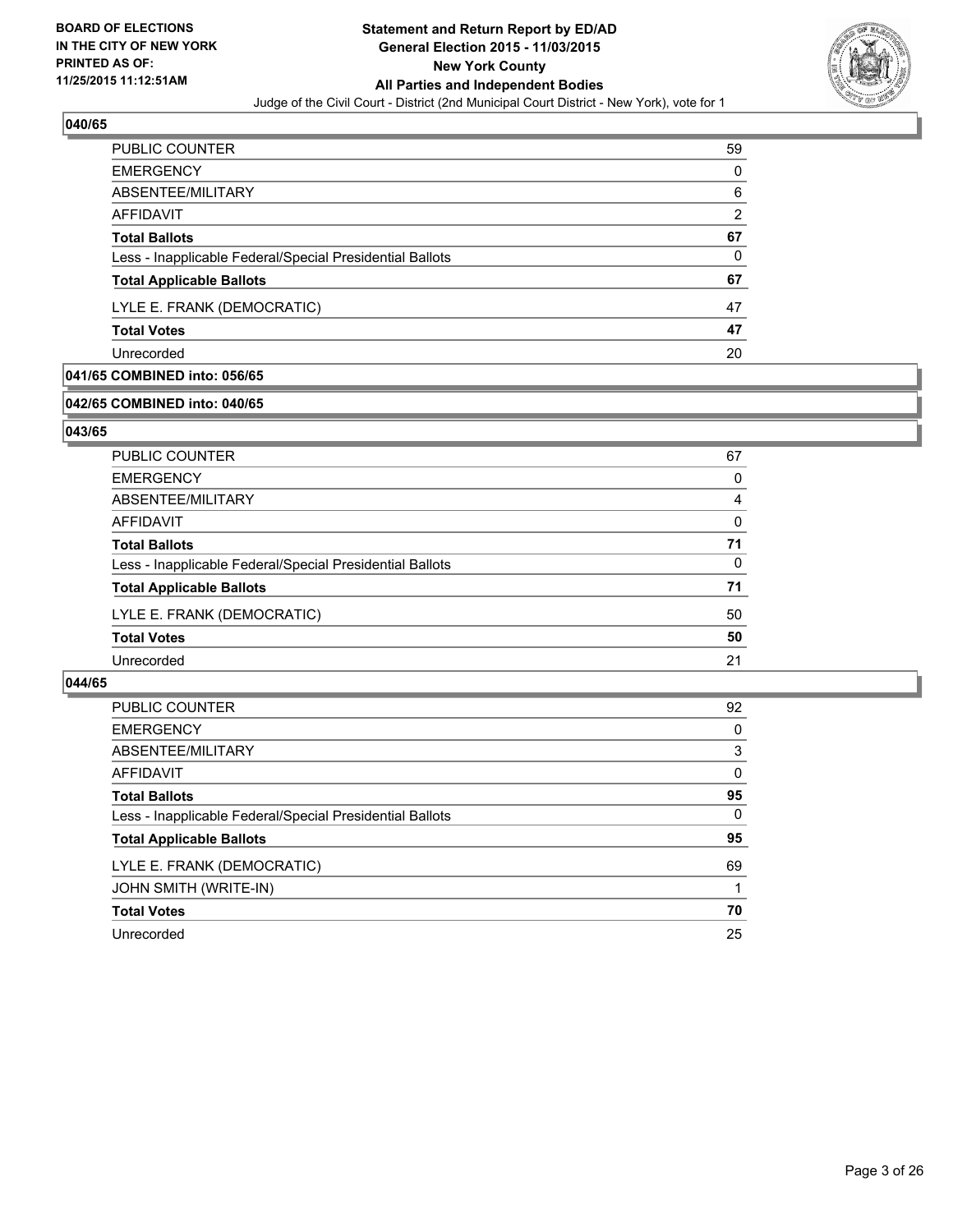

| PUBLIC COUNTER                                           | 124 |
|----------------------------------------------------------|-----|
| <b>EMERGENCY</b>                                         | 0   |
| ABSENTEE/MILITARY                                        | 3   |
| <b>AFFIDAVIT</b>                                         |     |
| <b>Total Ballots</b>                                     | 128 |
| Less - Inapplicable Federal/Special Presidential Ballots | 0   |
| <b>Total Applicable Ballots</b>                          | 128 |
| LYLE E. FRANK (DEMOCRATIC)                               | 103 |
| UNATTRIBUTABLE WRITE-IN (WRITE-IN)                       |     |
| <b>Total Votes</b>                                       | 104 |
| Unrecorded                                               | 24  |

### **046/65**

| <b>PUBLIC COUNTER</b>                                    | 96 |
|----------------------------------------------------------|----|
| <b>EMERGENCY</b>                                         | 0  |
| ABSENTEE/MILITARY                                        | 0  |
| AFFIDAVIT                                                | 0  |
| <b>Total Ballots</b>                                     | 96 |
| Less - Inapplicable Federal/Special Presidential Ballots | 0  |
| <b>Total Applicable Ballots</b>                          | 96 |
| LYLE E. FRANK (DEMOCRATIC)                               | 78 |
| DONALD HAY (WRITE-IN)                                    |    |
| UNATTRIBUTABLE WRITE-IN (WRITE-IN)                       | 2  |
| <b>Total Votes</b>                                       | 81 |
| Unrecorded                                               | 15 |
|                                                          |    |

| <b>PUBLIC COUNTER</b>                                    | 112      |
|----------------------------------------------------------|----------|
| <b>EMERGENCY</b>                                         | 0        |
| ABSENTEE/MILITARY                                        | 2        |
| AFFIDAVIT                                                | 0        |
| <b>Total Ballots</b>                                     | 114      |
| Less - Inapplicable Federal/Special Presidential Ballots | $\Omega$ |
| <b>Total Applicable Ballots</b>                          | 114      |
| LYLE E. FRANK (DEMOCRATIC)                               | 95       |
| <b>Total Votes</b>                                       | 95       |
| Unrecorded                                               | 19       |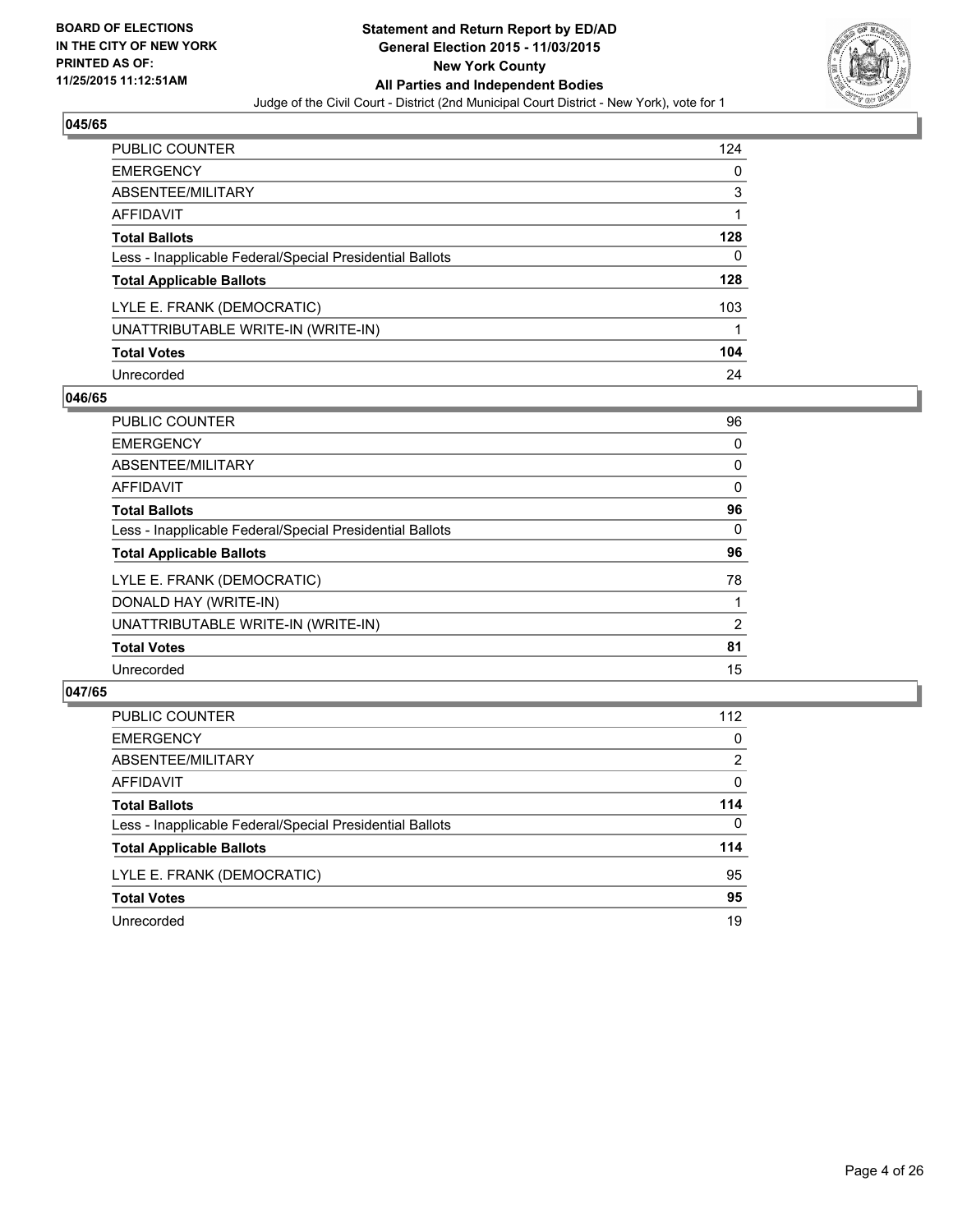

| PUBLIC COUNTER                                           | 75 |
|----------------------------------------------------------|----|
| <b>EMERGENCY</b>                                         | 0  |
| ABSENTEE/MILITARY                                        | 2  |
| <b>AFFIDAVIT</b>                                         | 0  |
| <b>Total Ballots</b>                                     | 77 |
| Less - Inapplicable Federal/Special Presidential Ballots | 0  |
| <b>Total Applicable Ballots</b>                          | 77 |
| LYLE E. FRANK (DEMOCRATIC)                               | 68 |
| JOHN MCCAIN (WRITE-IN)                                   |    |
| <b>Total Votes</b>                                       | 69 |
| Unrecorded                                               | 8  |

#### **049/65**

| <b>PUBLIC COUNTER</b>                                    | 56             |
|----------------------------------------------------------|----------------|
| <b>EMERGENCY</b>                                         | 0              |
| ABSENTEE/MILITARY                                        | 0              |
| AFFIDAVIT                                                | $\overline{2}$ |
| <b>Total Ballots</b>                                     | 58             |
| Less - Inapplicable Federal/Special Presidential Ballots | 0              |
| <b>Total Applicable Ballots</b>                          | 58             |
| LYLE E. FRANK (DEMOCRATIC)                               | 36             |
| UNATTRIBUTABLE WRITE-IN (WRITE-IN)                       |                |
| <b>Total Votes</b>                                       | 37             |
| Unrecorded                                               | 21             |

| PUBLIC COUNTER                                           | 24 |
|----------------------------------------------------------|----|
| <b>EMERGENCY</b>                                         | 0  |
| ABSENTEE/MILITARY                                        | 5  |
| AFFIDAVIT                                                |    |
| <b>Total Ballots</b>                                     | 30 |
| Less - Inapplicable Federal/Special Presidential Ballots | 0  |
| <b>Total Applicable Ballots</b>                          | 30 |
| LYLE E. FRANK (DEMOCRATIC)                               | 23 |
| <b>Total Votes</b>                                       | 23 |
| Unrecorded                                               |    |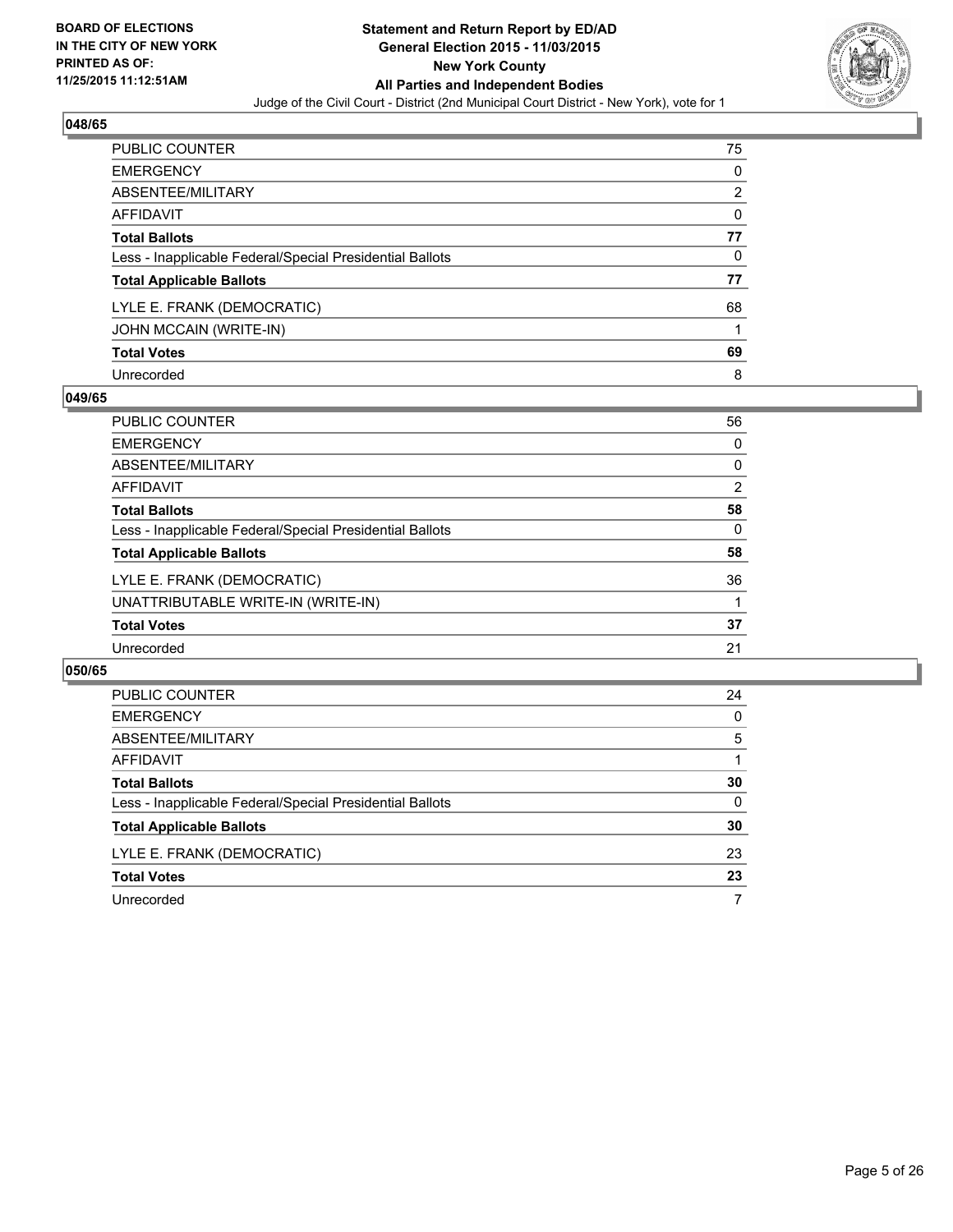

| <b>PUBLIC COUNTER</b>                                    | 76 |
|----------------------------------------------------------|----|
| <b>EMERGENCY</b>                                         | 0  |
| ABSENTEE/MILITARY                                        | 6  |
| <b>AFFIDAVIT</b>                                         |    |
| <b>Total Ballots</b>                                     | 83 |
| Less - Inapplicable Federal/Special Presidential Ballots | 0  |
| <b>Total Applicable Ballots</b>                          | 83 |
| LYLE E. FRANK (DEMOCRATIC)                               | 67 |
| SHEL ORGNEW (WRITE-IN)                                   |    |
| UNATTRIBUTABLE WRITE-IN (WRITE-IN)                       | 2  |
| <b>Total Votes</b>                                       | 70 |
| Unrecorded                                               | 13 |

#### **052/65**

| <b>PUBLIC COUNTER</b>                                    | 87 |
|----------------------------------------------------------|----|
| <b>EMERGENCY</b>                                         | 0  |
| ABSENTEE/MILITARY                                        |    |
| AFFIDAVIT                                                | 0  |
| <b>Total Ballots</b>                                     | 88 |
| Less - Inapplicable Federal/Special Presidential Ballots | 0  |
| <b>Total Applicable Ballots</b>                          | 88 |
| LYLE E. FRANK (DEMOCRATIC)                               | 72 |
| <b>JUDGE DREDD (WRITE-IN)</b>                            |    |
| MARTIN VAN RUBEN (WRITE-IN)                              |    |
| UNATTRIBUTABLE WRITE-IN (WRITE-IN)                       |    |
| <b>Total Votes</b>                                       | 75 |
| Unrecorded                                               | 13 |

| PUBLIC COUNTER                                           | 73 |
|----------------------------------------------------------|----|
| <b>EMERGENCY</b>                                         | 0  |
| ABSENTEE/MILITARY                                        |    |
| AFFIDAVIT                                                | 0  |
| <b>Total Ballots</b>                                     | 74 |
| Less - Inapplicable Federal/Special Presidential Ballots | 0  |
| <b>Total Applicable Ballots</b>                          | 74 |
| LYLE E. FRANK (DEMOCRATIC)                               | 61 |
| <b>Total Votes</b>                                       | 61 |
| Unrecorded                                               | 13 |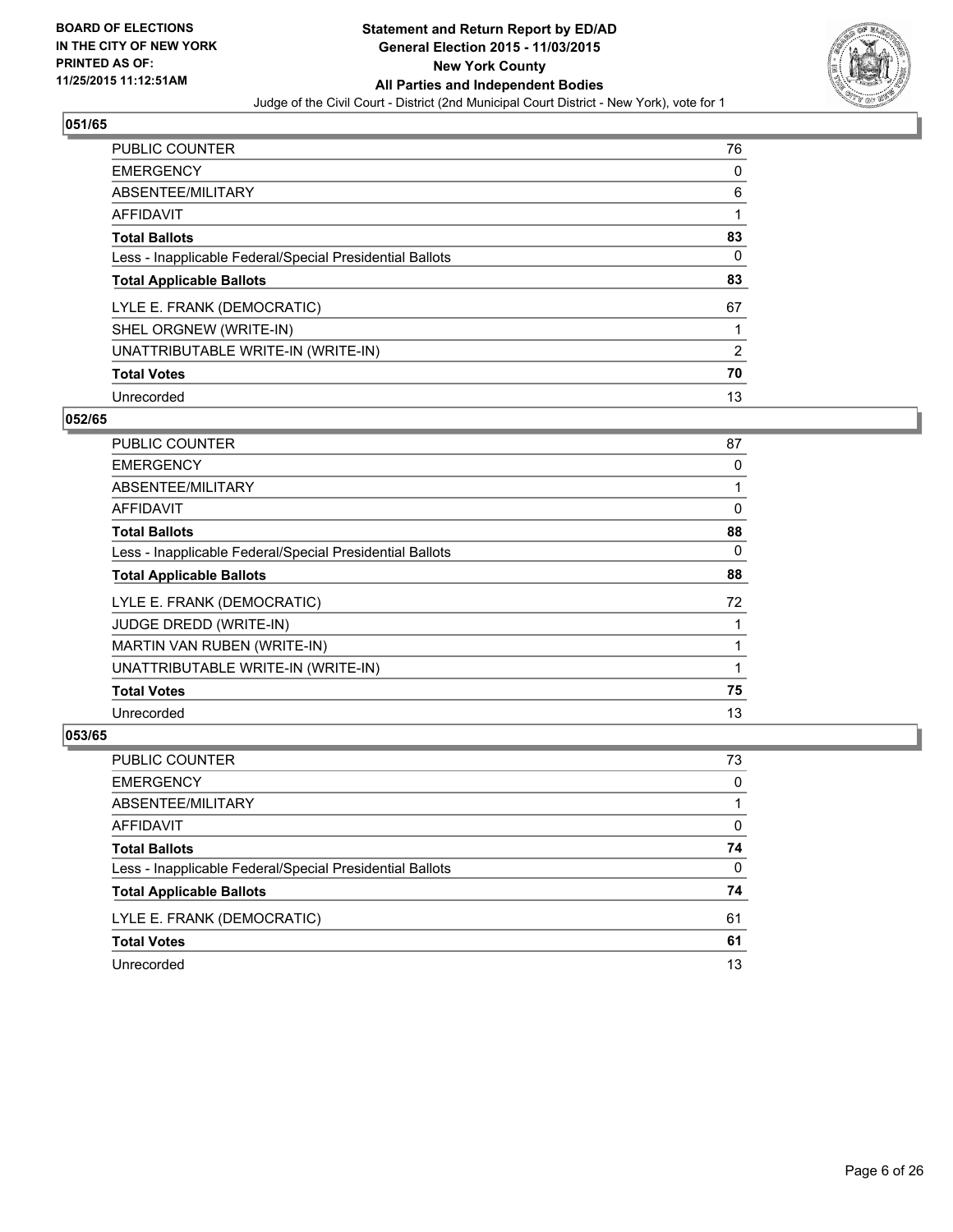

| <b>PUBLIC COUNTER</b>                                    | 72 |
|----------------------------------------------------------|----|
| <b>EMERGENCY</b>                                         | 0  |
| ABSENTEE/MILITARY                                        | 0  |
| AFFIDAVIT                                                |    |
| <b>Total Ballots</b>                                     | 73 |
| Less - Inapplicable Federal/Special Presidential Ballots | 0  |
| <b>Total Applicable Ballots</b>                          | 73 |
| LYLE E. FRANK (DEMOCRATIC)                               | 55 |
| KALVIN LEE (WRITE-IN)                                    |    |
| <b>Total Votes</b>                                       | 56 |
| Unrecorded                                               | 17 |

## **055/65 COMBINED into: 057/65**

#### **056/65**

| PUBLIC COUNTER                                           | 66       |
|----------------------------------------------------------|----------|
| <b>EMERGENCY</b>                                         | 0        |
| ABSENTEE/MILITARY                                        | 3        |
| <b>AFFIDAVIT</b>                                         | 2        |
| <b>Total Ballots</b>                                     | 71       |
| Less - Inapplicable Federal/Special Presidential Ballots | $\Omega$ |
| <b>Total Applicable Ballots</b>                          | 71       |
| LYLE E. FRANK (DEMOCRATIC)                               | 46       |
| <b>Total Votes</b>                                       | 46       |
| Unrecorded                                               | 25       |
|                                                          |          |

#### **057/65**

| <b>PUBLIC COUNTER</b>                                    | 101 |
|----------------------------------------------------------|-----|
| <b>EMERGENCY</b>                                         | 0   |
| ABSENTEE/MILITARY                                        | 2   |
| AFFIDAVIT                                                | 2   |
| <b>Total Ballots</b>                                     | 105 |
| Less - Inapplicable Federal/Special Presidential Ballots | 0   |
| <b>Total Applicable Ballots</b>                          | 105 |
| LYLE E. FRANK (DEMOCRATIC)                               | 77  |
| <b>GLORIA BROWNE MARSHALL (WRITE-IN)</b>                 |     |
| KENNETH A. WIND, ESQ. (WRITE-IN)                         | 1   |
| <b>Total Votes</b>                                       | 79  |
| Unrecorded                                               | 26  |
| 058/65 COMBINED into: 061/65                             |     |

**059/65 COMBINED into: 032/65**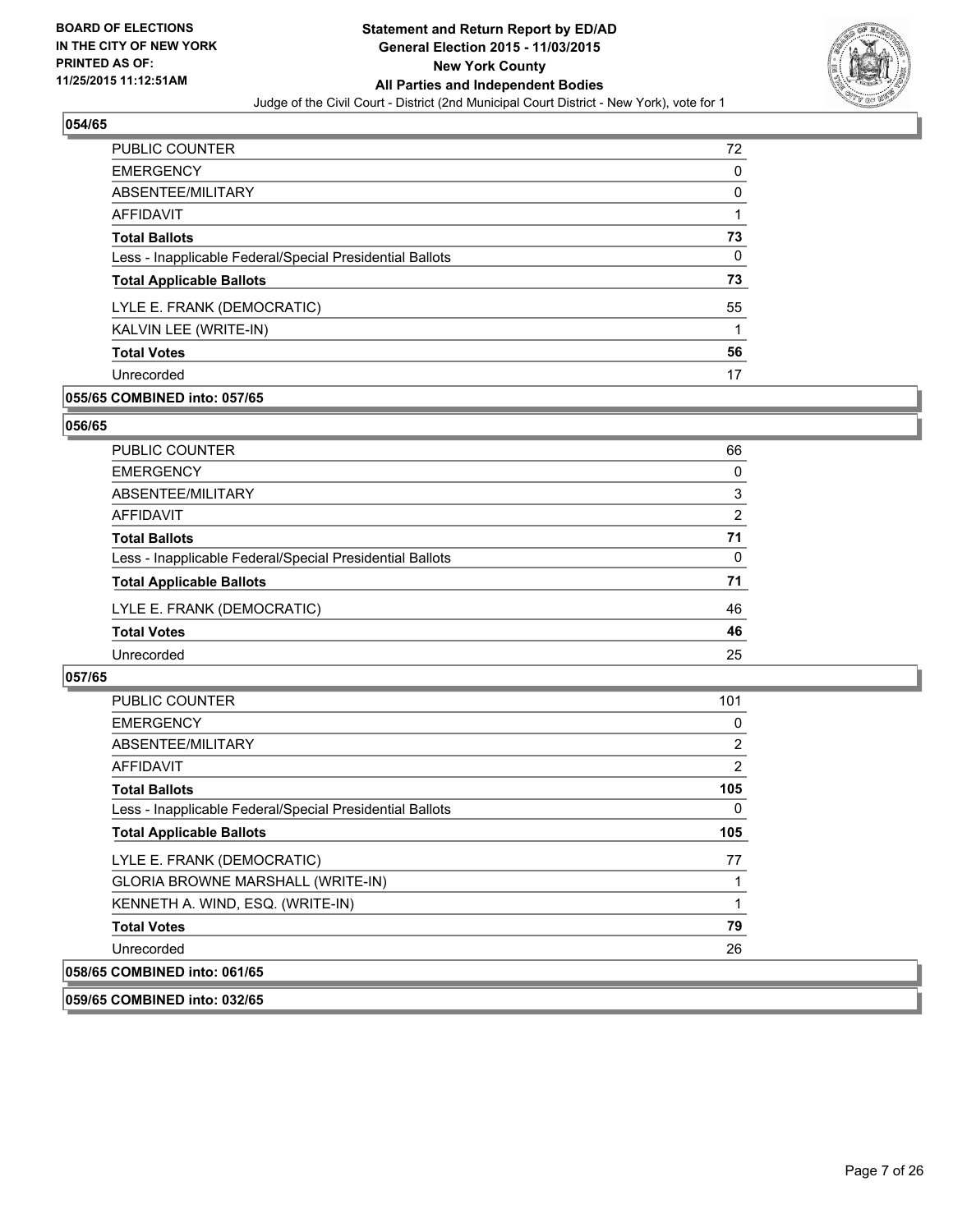

| PUBLIC COUNTER                                           | 66 |
|----------------------------------------------------------|----|
| <b>EMERGENCY</b>                                         | 0  |
| ABSENTEE/MILITARY                                        | 0  |
| AFFIDAVIT                                                | 0  |
| <b>Total Ballots</b>                                     | 66 |
| Less - Inapplicable Federal/Special Presidential Ballots | 0  |
| <b>Total Applicable Ballots</b>                          | 66 |
| LYLE E. FRANK (DEMOCRATIC)                               | 42 |
| UNATTRIBUTABLE WRITE-IN (WRITE-IN)                       |    |
| <b>Total Votes</b>                                       | 43 |
| Unrecorded                                               | 23 |

#### **061/65**

| <b>PUBLIC COUNTER</b>                                    | 54 |
|----------------------------------------------------------|----|
| <b>EMERGENCY</b>                                         | 0  |
| ABSENTEE/MILITARY                                        | 0  |
| AFFIDAVIT                                                | 0  |
| <b>Total Ballots</b>                                     | 54 |
| Less - Inapplicable Federal/Special Presidential Ballots | 0  |
| <b>Total Applicable Ballots</b>                          | 54 |
| LYLE E. FRANK (DEMOCRATIC)                               | 36 |
| <b>Total Votes</b>                                       | 36 |
| Unrecorded                                               | 18 |
|                                                          |    |

### **062/65 COMBINED into: 060/65**

| <b>PUBLIC COUNTER</b>                                    | 47 |
|----------------------------------------------------------|----|
| <b>EMERGENCY</b>                                         | 0  |
| ABSENTEE/MILITARY                                        | 2  |
| AFFIDAVIT                                                | 0  |
| <b>Total Ballots</b>                                     | 49 |
| Less - Inapplicable Federal/Special Presidential Ballots | 0  |
| <b>Total Applicable Ballots</b>                          | 49 |
| LYLE E. FRANK (DEMOCRATIC)                               | 36 |
| UNATTRIBUTABLE WRITE-IN (WRITE-IN)                       |    |
| <b>Total Votes</b>                                       | 37 |
| Unrecorded                                               | 12 |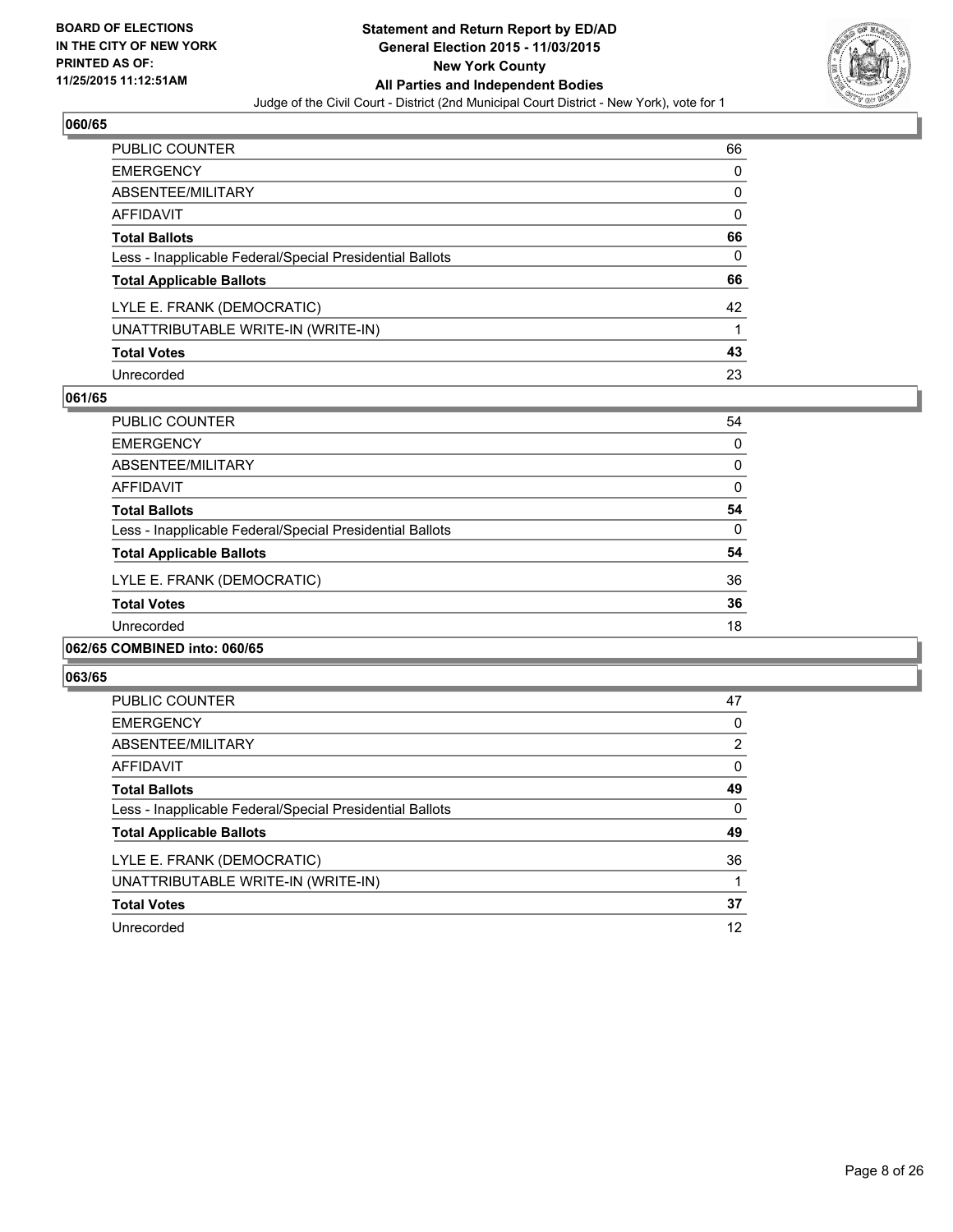

| <b>PUBLIC COUNTER</b>                                    | 31 |
|----------------------------------------------------------|----|
| <b>EMERGENCY</b>                                         | 0  |
| ABSENTEE/MILITARY                                        | 2  |
| AFFIDAVIT                                                | 0  |
| <b>Total Ballots</b>                                     | 33 |
| Less - Inapplicable Federal/Special Presidential Ballots | 0  |
| <b>Total Applicable Ballots</b>                          | 33 |
| LYLE E. FRANK (DEMOCRATIC)                               | 22 |
| NICK LUNGO (WRITE-IN)                                    |    |
| <b>Total Votes</b>                                       | 23 |
| Unrecorded                                               | 10 |

#### **065/65 COMBINED into: 064/65**

**066/65 COMBINED into: 063/65**

**068/65 COMBINED into: 019/66**

**069/65 COMBINED into: 071/65**

**070/65 COMBINED into: 077/65**

#### **071/65**

| PUBLIC COUNTER                                           | 39 |
|----------------------------------------------------------|----|
| <b>EMERGENCY</b>                                         | 0  |
| ABSENTEE/MILITARY                                        | 3  |
| AFFIDAVIT                                                | 0  |
| <b>Total Ballots</b>                                     | 42 |
| Less - Inapplicable Federal/Special Presidential Ballots | 0  |
| <b>Total Applicable Ballots</b>                          | 42 |
| LYLE E. FRANK (DEMOCRATIC)                               | 32 |
| UNATTRIBUTABLE WRITE-IN (WRITE-IN)                       |    |
| <b>Total Votes</b>                                       | 33 |
| Unrecorded                                               | 9  |
|                                                          |    |

## **072/65 COMBINED into: 073/65**

| PUBLIC COUNTER                                           | 57 |
|----------------------------------------------------------|----|
| <b>EMERGENCY</b>                                         | 0  |
| ABSENTEE/MILITARY                                        | 3  |
| AFFIDAVIT                                                | 2  |
| <b>Total Ballots</b>                                     | 62 |
| Less - Inapplicable Federal/Special Presidential Ballots | 0  |
| <b>Total Applicable Ballots</b>                          | 62 |
| LYLE E. FRANK (DEMOCRATIC)                               | 52 |
| RUTHANN ROBSON (WRITE-IN)                                |    |
| <b>Total Votes</b>                                       | 53 |
| Unrecorded                                               | 9  |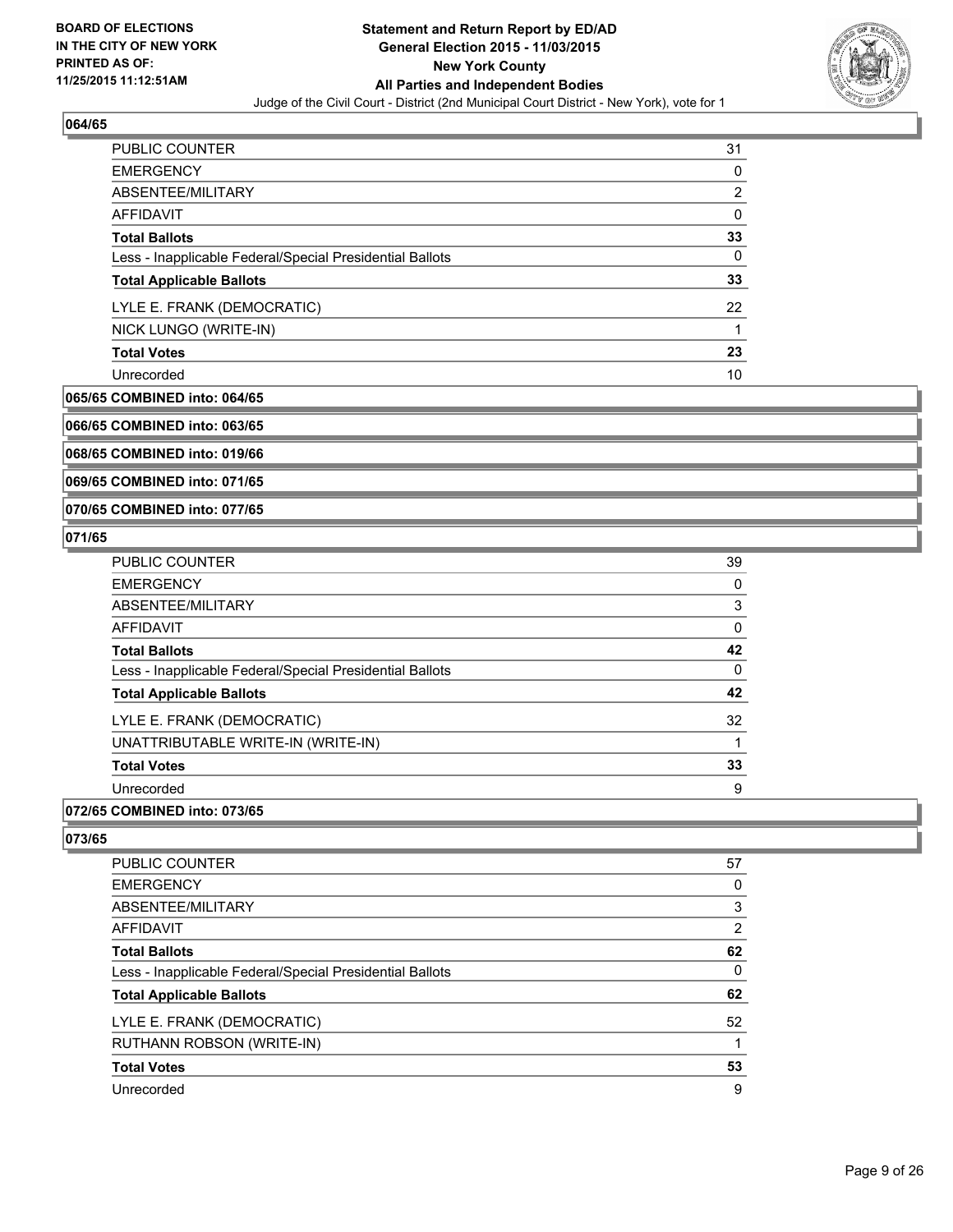

| PUBLIC COUNTER                                           | 84 |
|----------------------------------------------------------|----|
| EMERGENCY                                                | 0  |
| ABSENTEE/MILITARY                                        |    |
| AFFIDAVIT                                                | 0  |
| Total Ballots                                            | 85 |
| Less - Inapplicable Federal/Special Presidential Ballots | 0  |
| <b>Total Applicable Ballots</b>                          | 85 |
| LYLE E. FRANK (DEMOCRATIC)                               | 71 |
| UNATTRIBUTABLE WRITE-IN (WRITE-IN)                       |    |
| Total Votes                                              | 72 |
| Unrecorded                                               | 13 |

#### **075/65**

| <b>PUBLIC COUNTER</b>                                    | 41       |
|----------------------------------------------------------|----------|
| <b>EMERGENCY</b>                                         | 0        |
| ABSENTEE/MILITARY                                        |          |
| <b>AFFIDAVIT</b>                                         | 0        |
| <b>Total Ballots</b>                                     | 42       |
| Less - Inapplicable Federal/Special Presidential Ballots | $\Omega$ |
| <b>Total Applicable Ballots</b>                          | 42       |
| LYLE E. FRANK (DEMOCRATIC)                               | 35       |
| UNATTRIBUTABLE WRITE-IN (WRITE-IN)                       |          |
| <b>Total Votes</b>                                       | 36       |
| Unrecorded                                               | 6        |

#### **076/65**

| PUBLIC COUNTER                                           | 22 |
|----------------------------------------------------------|----|
| <b>EMERGENCY</b>                                         | 0  |
| ABSENTEE/MILITARY                                        | 0  |
| AFFIDAVIT                                                | 0  |
| <b>Total Ballots</b>                                     | 22 |
| Less - Inapplicable Federal/Special Presidential Ballots | 0  |
| <b>Total Applicable Ballots</b>                          | 22 |
| LYLE E. FRANK (DEMOCRATIC)                               | 18 |
| <b>Total Votes</b>                                       | 18 |
| Unrecorded                                               | 4  |

| PUBLIC COUNTER                                           | 44       |
|----------------------------------------------------------|----------|
| <b>EMERGENCY</b>                                         | $\Omega$ |
| ABSENTEE/MILITARY                                        | 0        |
| AFFIDAVIT                                                | 3        |
| <b>Total Ballots</b>                                     | 47       |
| Less - Inapplicable Federal/Special Presidential Ballots | 0        |
| <b>Total Applicable Ballots</b>                          | 47       |
| LYLE E. FRANK (DEMOCRATIC)                               | 36       |
| <b>Total Votes</b>                                       | 36       |
| Unrecorded                                               | 11       |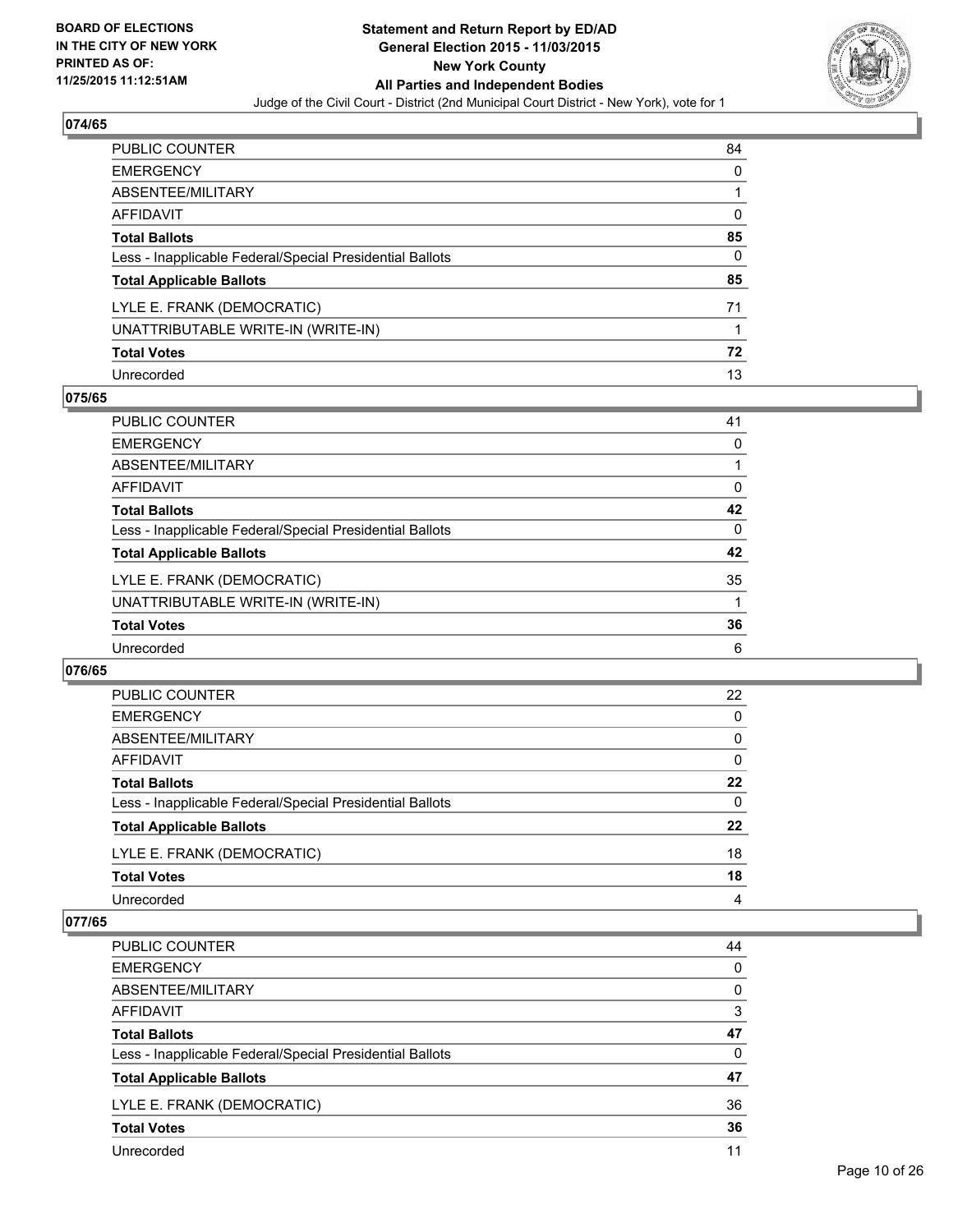

#### **078/65 COMBINED into: 079/65**

|--|--|

| PUBLIC COUNTER                                           | 62             |
|----------------------------------------------------------|----------------|
| EMERGENCY                                                | $\mathbf{0}$   |
| ABSENTEE/MILITARY                                        | $\overline{2}$ |
| AFFIDAVIT                                                |                |
| Total Ballots                                            | 65             |
| Less - Inapplicable Federal/Special Presidential Ballots | $\mathbf{0}$   |
| <b>Total Applicable Ballots</b>                          | 65             |
| LYLE E. FRANK (DEMOCRATIC)                               | 55             |
| <b>Total Votes</b>                                       | 55             |
| Unrecorded                                               | 10             |

#### **080/65 COMBINED into: 081/65**

| <b>PUBLIC COUNTER</b>                                    | 54           |
|----------------------------------------------------------|--------------|
| <b>EMERGENCY</b>                                         | 0            |
| ABSENTEE/MILITARY                                        | 2            |
| <b>AFFIDAVIT</b>                                         | $\mathbf{0}$ |
| <b>Total Ballots</b>                                     | 56           |
| Less - Inapplicable Federal/Special Presidential Ballots | 0            |
| <b>Total Applicable Ballots</b>                          | 56           |
| LYLE E. FRANK (DEMOCRATIC)                               | 37           |
| DERRICK LORRIS (WRITE-IN)                                |              |
| UNATTRIBUTABLE WRITE-IN (WRITE-IN)                       |              |
| <b>Total Votes</b>                                       | 39           |
| Unrecorded                                               | 17           |
| 083/65 COMBINED into: 047/65                             |              |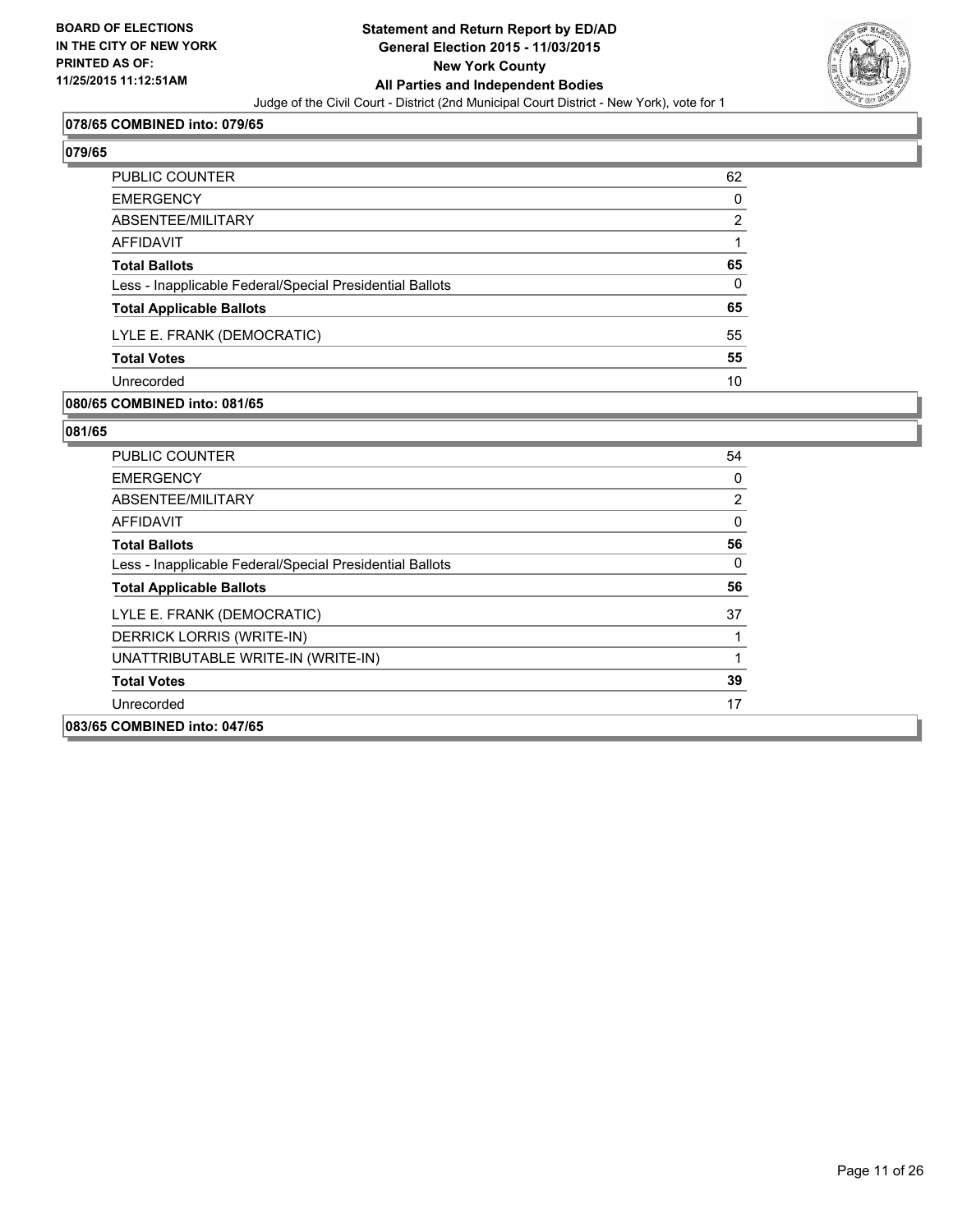

#### **016/66 COMBINED into: 063/65**

#### **017/66 COMBINED into: 063/65**

**018/66** 

| PUBLIC COUNTER                                           | 24           |
|----------------------------------------------------------|--------------|
| EMERGENCY                                                | $\mathbf{0}$ |
| ABSENTEE/MILITARY                                        | 0            |
| AFFIDAVIT                                                | 0            |
| Total Ballots                                            | 24           |
| Less - Inapplicable Federal/Special Presidential Ballots | 0            |
| <b>Total Applicable Ballots</b>                          | 24           |
| LYLE E. FRANK (DEMOCRATIC)                               | 21           |
| <b>Total Votes</b>                                       | 21           |
| Unrecorded                                               | 3            |

#### **019/66**

| <b>PUBLIC COUNTER</b>                                    | 44 |
|----------------------------------------------------------|----|
| <b>EMERGENCY</b>                                         | 0  |
| ABSENTEE/MILITARY                                        | 4  |
| <b>AFFIDAVIT</b>                                         | 2  |
| <b>Total Ballots</b>                                     | 50 |
| Less - Inapplicable Federal/Special Presidential Ballots | 0  |
| <b>Total Applicable Ballots</b>                          | 50 |
| LYLE E. FRANK (DEMOCRATIC)                               | 37 |
| UNATTRIBUTABLE WRITE-IN (WRITE-IN)                       | 1  |
| <b>Total Votes</b>                                       | 38 |
| Unrecorded                                               | 12 |
|                                                          |    |

## **020/66 COMBINED into: 074/65**

#### **021/66 COMBINED into: 041/66**

| <b>PUBLIC COUNTER</b>                                    | 72           |
|----------------------------------------------------------|--------------|
| <b>EMERGENCY</b>                                         | 0            |
| ABSENTEE/MILITARY                                        | 3            |
| AFFIDAVIT                                                | $\mathbf{0}$ |
| <b>Total Ballots</b>                                     | 75           |
| Less - Inapplicable Federal/Special Presidential Ballots | $\mathbf{0}$ |
| <b>Total Applicable Ballots</b>                          | 75           |
| LYLE E. FRANK (DEMOCRATIC)                               | 62           |
| JEFFREY S. GOLDENBERG (WRITE-IN)                         |              |
| PATRICK MCELHONE (WRITE-IN)                              |              |
| UNATTRIBUTABLE WRITE-IN (WRITE-IN)                       |              |
| <b>Total Votes</b>                                       | 65           |
| Unrecorded                                               | 10           |
| 023/66 COMBINED into: 045/66                             |              |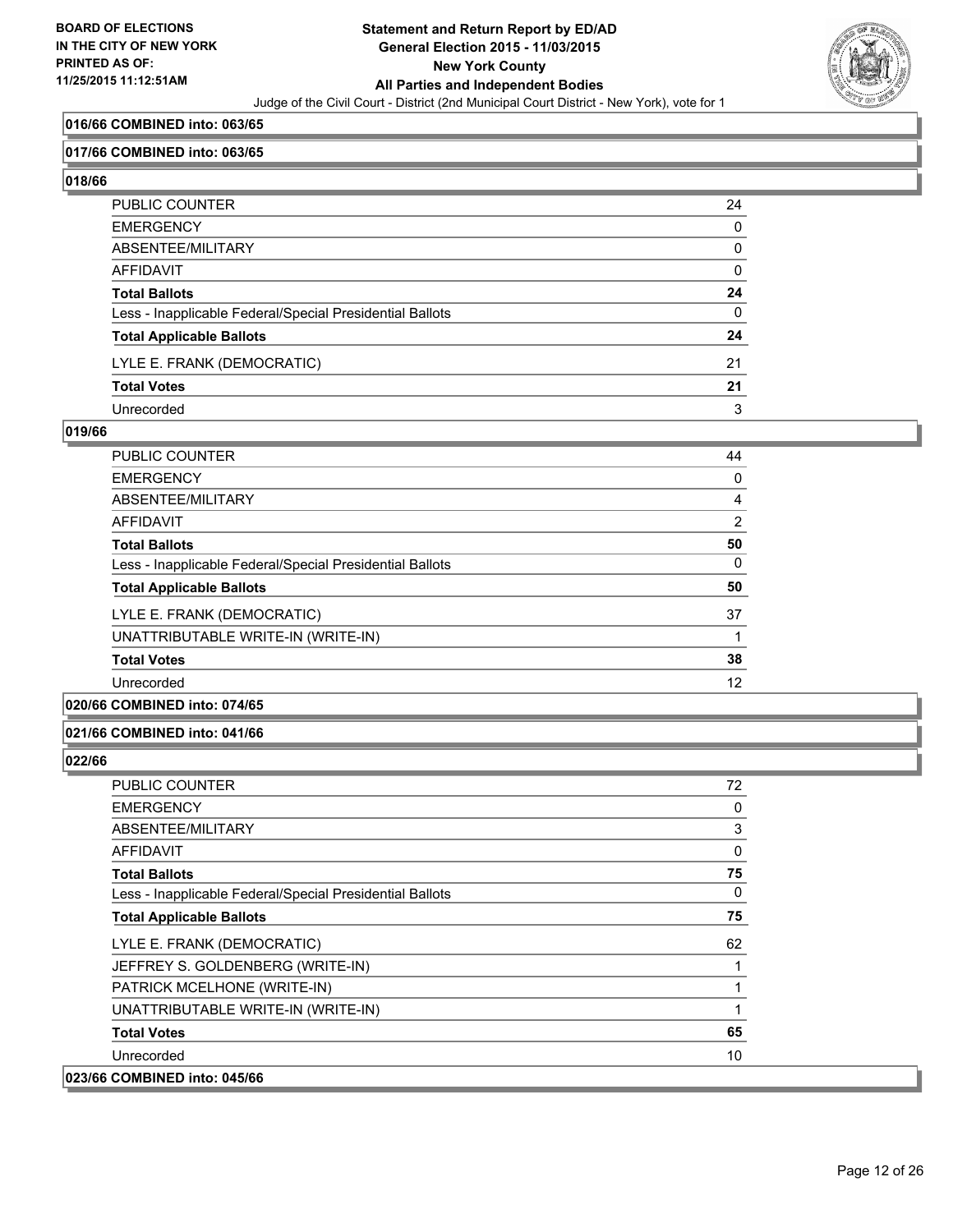

| <b>PUBLIC COUNTER</b>                                    | 15 |
|----------------------------------------------------------|----|
| <b>EMERGENCY</b>                                         | 0  |
| ABSENTEE/MILITARY                                        | 0  |
| AFFIDAVIT                                                | 0  |
| <b>Total Ballots</b>                                     | 15 |
| Less - Inapplicable Federal/Special Presidential Ballots | 0  |
| <b>Total Applicable Ballots</b>                          | 15 |
| LYLE E. FRANK (DEMOCRATIC)                               | 14 |
| <b>Total Votes</b>                                       | 14 |
| Unrecorded                                               |    |

## **025/66 COMBINED into: 029/66**

#### **026/66 COMBINED into: 074/65**

#### **027/66 COMBINED into: 031/66**

#### **028/66**

| <b>Total Applicable Ballots</b>                          | 56       |
|----------------------------------------------------------|----------|
| Less - Inapplicable Federal/Special Presidential Ballots | $\Omega$ |
| <b>Total Ballots</b>                                     | 56       |
| <b>AFFIDAVIT</b>                                         | $\Omega$ |
| ABSENTEE/MILITARY                                        | 2        |
| <b>EMERGENCY</b>                                         | $\Omega$ |
| PUBLIC COUNTER                                           | 54       |

| <b>PUBLIC COUNTER</b>                                    | 52 |
|----------------------------------------------------------|----|
| <b>EMERGENCY</b>                                         | 0  |
| ABSENTEE/MILITARY                                        | 2  |
| AFFIDAVIT                                                | 0  |
| <b>Total Ballots</b>                                     | 54 |
| Less - Inapplicable Federal/Special Presidential Ballots | 0  |
| <b>Total Applicable Ballots</b>                          | 54 |
| LYLE E. FRANK (DEMOCRATIC)                               | 45 |
| JOHN SMITH (WRITE-IN)                                    |    |
| <b>Total Votes</b>                                       | 46 |
| Unrecorded                                               | 8  |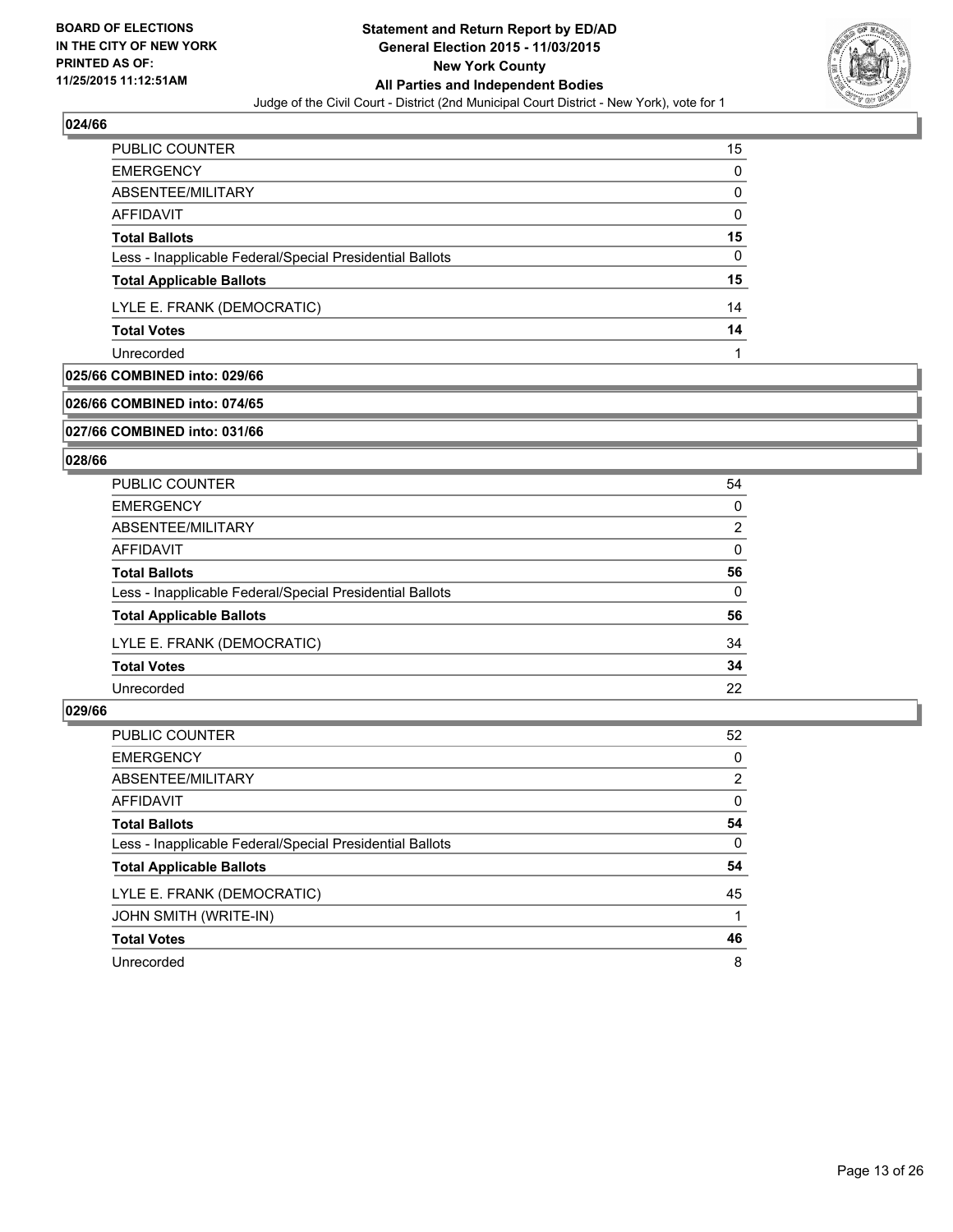

| PUBLIC COUNTER                                           | 32              |
|----------------------------------------------------------|-----------------|
| <b>EMERGENCY</b>                                         | $\Omega$        |
| ABSENTEE/MILITARY                                        | 0               |
| AFFIDAVIT                                                | 0               |
| <b>Total Ballots</b>                                     | 32              |
| Less - Inapplicable Federal/Special Presidential Ballots | 0               |
| <b>Total Applicable Ballots</b>                          | $32\phantom{a}$ |
| LYLE E. FRANK (DEMOCRATIC)                               | 29              |
| <b>Total Votes</b>                                       | 29              |
| Unrecorded                                               | 3               |

#### **031/66**

| PUBLIC COUNTER                                           | 55 |
|----------------------------------------------------------|----|
| <b>EMERGENCY</b>                                         | 0  |
| ABSENTEE/MILITARY                                        | 5  |
| AFFIDAVIT                                                | 0  |
| <b>Total Ballots</b>                                     | 60 |
| Less - Inapplicable Federal/Special Presidential Ballots | 0  |
| <b>Total Applicable Ballots</b>                          | 60 |
| LYLE E. FRANK (DEMOCRATIC)                               | 49 |
| BARACK OBAMA (WRITE-IN)                                  |    |
| ROBERT STEPAMEK (WRITE-IN)                               |    |
| UNATTRIBUTABLE WRITE-IN (WRITE-IN)                       | 4  |
| <b>Total Votes</b>                                       | 55 |
| Unrecorded                                               | 5  |
|                                                          |    |

## **032/66**

| <b>PUBLIC COUNTER</b>                                    | 34       |
|----------------------------------------------------------|----------|
| <b>EMERGENCY</b>                                         | 0        |
| ABSENTEE/MILITARY                                        | 2        |
| AFFIDAVIT                                                | 0        |
| <b>Total Ballots</b>                                     | 36       |
| Less - Inapplicable Federal/Special Presidential Ballots | $\Omega$ |
| <b>Total Applicable Ballots</b>                          | 36       |
| LYLE E. FRANK (DEMOCRATIC)                               | 33       |
| <b>Total Votes</b>                                       | 33       |
| Unrecorded                                               | 3        |
| 033/66 COMBINED into: 032/66                             |          |

**034/66 COMBINED into: 035/66**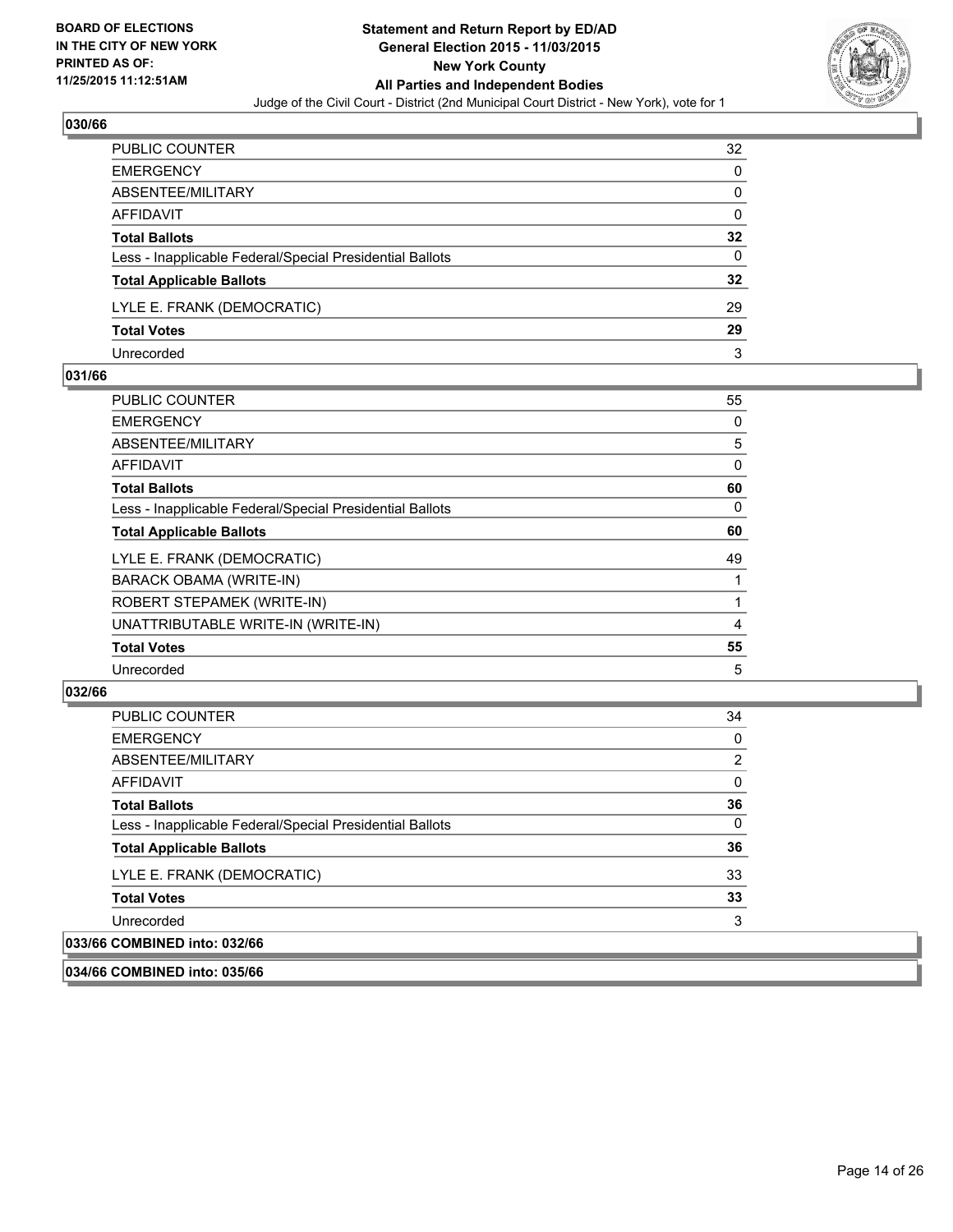

| PUBLIC COUNTER                                           | 61 |
|----------------------------------------------------------|----|
| <b>EMERGENCY</b>                                         | 0  |
| ABSENTEE/MILITARY                                        | 2  |
| <b>AFFIDAVIT</b>                                         |    |
| <b>Total Ballots</b>                                     | 64 |
| Less - Inapplicable Federal/Special Presidential Ballots | 0  |
| <b>Total Applicable Ballots</b>                          | 64 |
| LYLE E. FRANK (DEMOCRATIC)                               | 55 |
| UNATTRIBUTABLE WRITE-IN (WRITE-IN)                       |    |
| <b>Total Votes</b>                                       | 56 |
| Unrecorded                                               | 8  |

#### **036/66**

| PUBLIC COUNTER                                           | 48 |
|----------------------------------------------------------|----|
| <b>EMERGENCY</b>                                         | 0  |
| ABSENTEE/MILITARY                                        | 3  |
| AFFIDAVIT                                                | 0  |
| <b>Total Ballots</b>                                     | 51 |
| Less - Inapplicable Federal/Special Presidential Ballots | 0  |
| <b>Total Applicable Ballots</b>                          | 51 |
| LYLE E. FRANK (DEMOCRATIC)                               | 43 |
| <b>Total Votes</b>                                       | 43 |
| Unrecorded                                               | 8  |

| <b>PUBLIC COUNTER</b>                                    | 27       |
|----------------------------------------------------------|----------|
| <b>EMERGENCY</b>                                         |          |
| ABSENTEE/MILITARY                                        |          |
| AFFIDAVIT                                                | 0        |
| <b>Total Ballots</b>                                     | 28       |
| Less - Inapplicable Federal/Special Presidential Ballots | $\Omega$ |
| <b>Total Applicable Ballots</b>                          | 28       |
| LYLE E. FRANK (DEMOCRATIC)                               | 23       |
| <b>Total Votes</b>                                       | 23       |
| Unrecorded                                               | 5        |
| 038/66 COMBINED into: 095/66                             |          |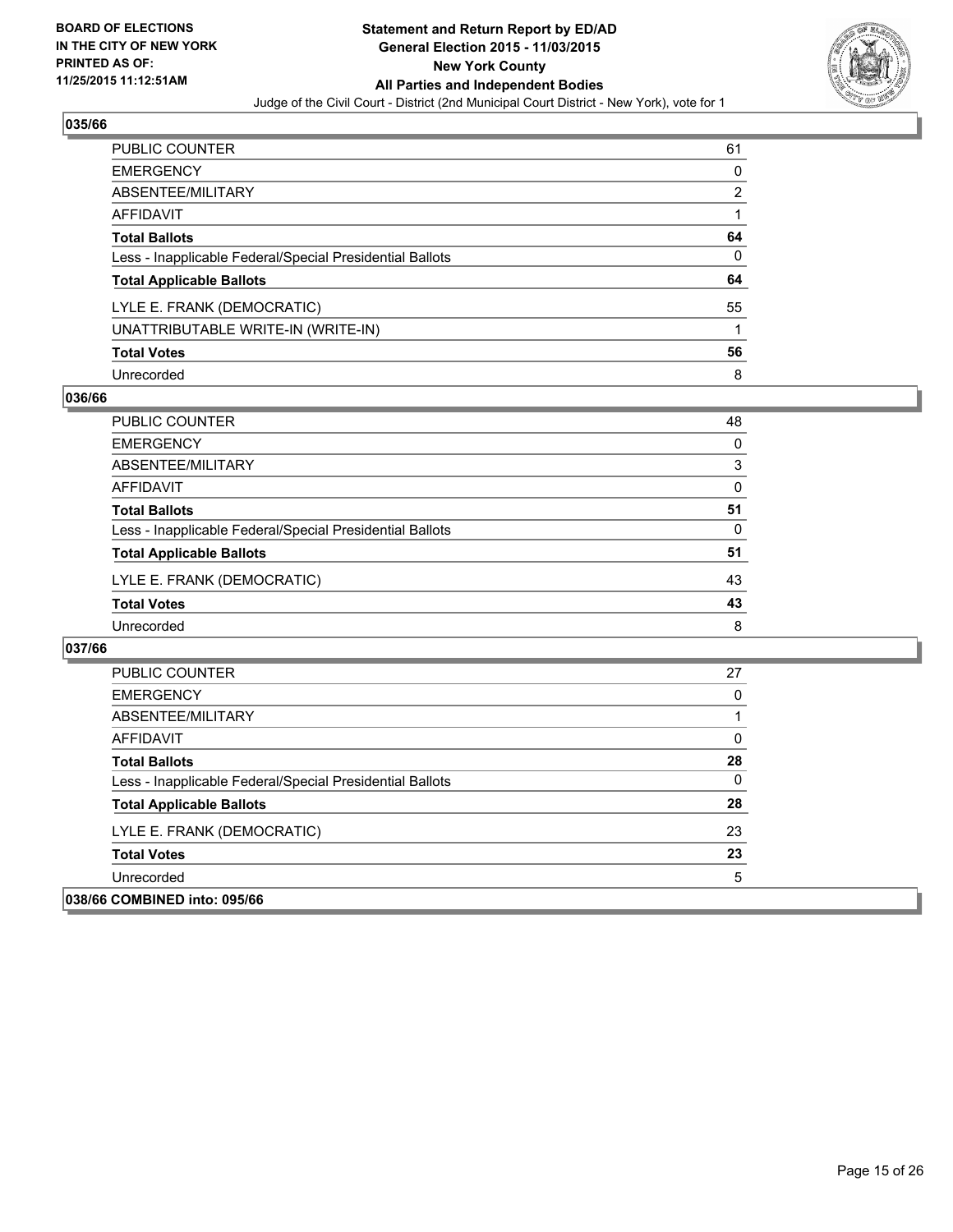

| PUBLIC COUNTER                                           | 33       |
|----------------------------------------------------------|----------|
| <b>EMERGENCY</b>                                         | $\Omega$ |
| ABSENTEE/MILITARY                                        | 0        |
| AFFIDAVIT                                                | 0        |
| <b>Total Ballots</b>                                     | 33       |
| Less - Inapplicable Federal/Special Presidential Ballots | 0        |
| <b>Total Applicable Ballots</b>                          | 33       |
| LYLE E. FRANK (DEMOCRATIC)                               | 22       |
| <b>Total Votes</b>                                       | $22\,$   |
| Unrecorded                                               | 11       |

#### **041/66**

| <b>PUBLIC COUNTER</b>                                    | 61 |
|----------------------------------------------------------|----|
| <b>EMERGENCY</b>                                         | 0  |
| ABSENTEE/MILITARY                                        | 8  |
| AFFIDAVIT                                                | 0  |
| <b>Total Ballots</b>                                     | 69 |
| Less - Inapplicable Federal/Special Presidential Ballots | 0  |
| <b>Total Applicable Ballots</b>                          | 69 |
| LYLE E. FRANK (DEMOCRATIC)                               | 60 |
| JEFFREY ROWLAND (WRITE-IN)                               |    |
| NICKOLAS SPANOS (WRITE-IN)                               |    |
| <b>Total Votes</b>                                       | 62 |
| Unrecorded                                               | 7  |
|                                                          |    |

#### **043/66 COMBINED into: 046/66**

#### **044/66 COMBINED into: 046/66**

| <b>PUBLIC COUNTER</b>                                    | 131            |
|----------------------------------------------------------|----------------|
| <b>EMERGENCY</b>                                         | 0              |
| ABSENTEE/MILITARY                                        | $\overline{2}$ |
| <b>AFFIDAVIT</b>                                         | $\overline{2}$ |
| <b>Total Ballots</b>                                     | 135            |
| Less - Inapplicable Federal/Special Presidential Ballots | 0              |
| <b>Total Applicable Ballots</b>                          | 135            |
| LYLE E. FRANK (DEMOCRATIC)                               | 116            |
| UNATTRIBUTABLE WRITE-IN (WRITE-IN)                       | 1              |
| <b>Total Votes</b>                                       | 117            |
| Unrecorded                                               | 18             |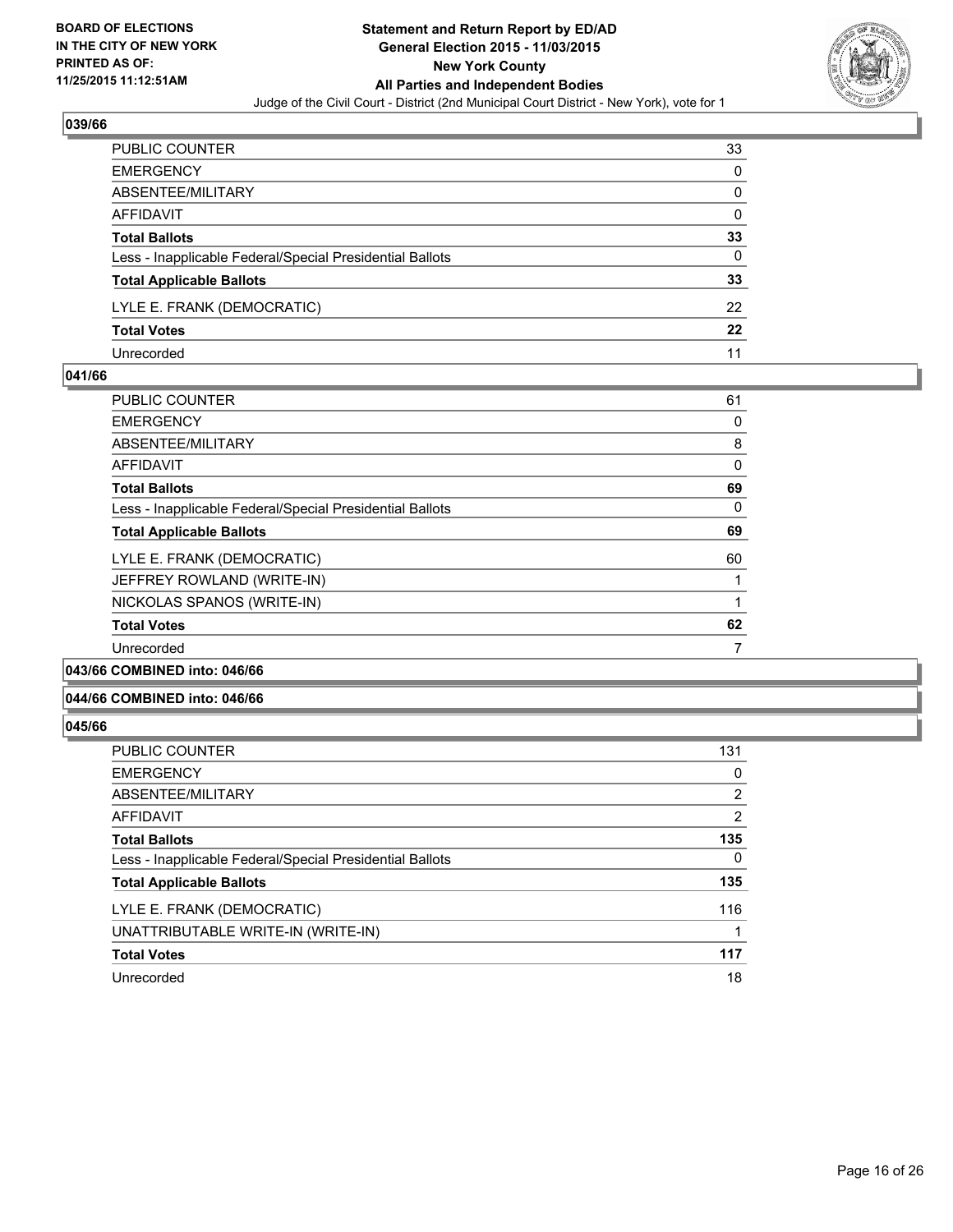

| <b>PUBLIC COUNTER</b>                                    | 60 |
|----------------------------------------------------------|----|
| <b>EMERGENCY</b>                                         | 0  |
| ABSENTEE/MILITARY                                        | 2  |
| AFFIDAVIT                                                | 0  |
| <b>Total Ballots</b>                                     | 62 |
| Less - Inapplicable Federal/Special Presidential Ballots | 0  |
| <b>Total Applicable Ballots</b>                          | 62 |
| LYLE E. FRANK (DEMOCRATIC)                               | 51 |
| UNATTRIBUTABLE WRITE-IN (WRITE-IN)                       | 2  |
| <b>Total Votes</b>                                       | 53 |
| Unrecorded                                               | 9  |

## **065/66 COMBINED into: 066/66**

#### **066/66**

| PUBLIC COUNTER                                           | 35           |
|----------------------------------------------------------|--------------|
| <b>EMERGENCY</b>                                         | 0            |
| ABSENTEE/MILITARY                                        | 3            |
| <b>AFFIDAVIT</b>                                         | $\Omega$     |
| <b>Total Ballots</b>                                     | 38           |
| Less - Inapplicable Federal/Special Presidential Ballots | $\mathbf{0}$ |
| <b>Total Applicable Ballots</b>                          | 38           |
| LYLE E. FRANK (DEMOCRATIC)                               | 35           |
| <b>Total Votes</b>                                       | 35           |
| Unrecorded                                               | 3            |

| <b>PUBLIC COUNTER</b>                                    | 27       |
|----------------------------------------------------------|----------|
| <b>EMERGENCY</b>                                         | $\Omega$ |
| ABSENTEE/MILITARY                                        | 2        |
| AFFIDAVIT                                                | 0        |
| <b>Total Ballots</b>                                     | 29       |
| Less - Inapplicable Federal/Special Presidential Ballots | $\Omega$ |
| <b>Total Applicable Ballots</b>                          | 29       |
| LYLE E. FRANK (DEMOCRATIC)                               | 28       |
| <b>Total Votes</b>                                       | 28       |
| Unrecorded                                               |          |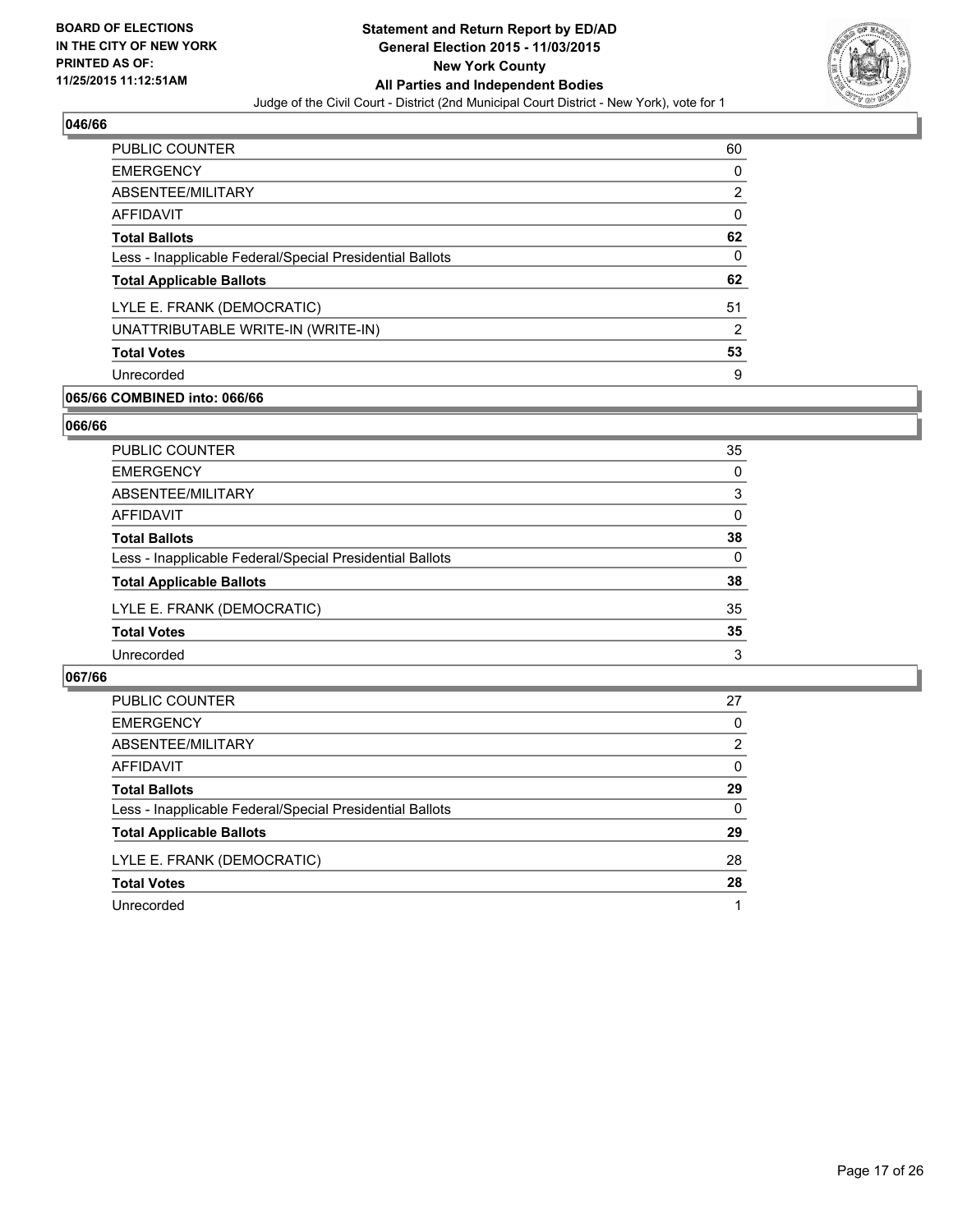

| <b>PUBLIC COUNTER</b>                                    | 38 |
|----------------------------------------------------------|----|
| <b>EMERGENCY</b>                                         | 0  |
| ABSENTEE/MILITARY                                        | 3  |
| AFFIDAVIT                                                |    |
| <b>Total Ballots</b>                                     | 42 |
| Less - Inapplicable Federal/Special Presidential Ballots | 0  |
|                                                          |    |
| <b>Total Applicable Ballots</b>                          | 42 |
| LYLE E. FRANK (DEMOCRATIC)                               | 31 |
| DAVID TUCKER (WRITE-IN)                                  |    |
| MARTIN J. RITT (WRITE-IN)                                |    |
| <b>Total Votes</b>                                       | 33 |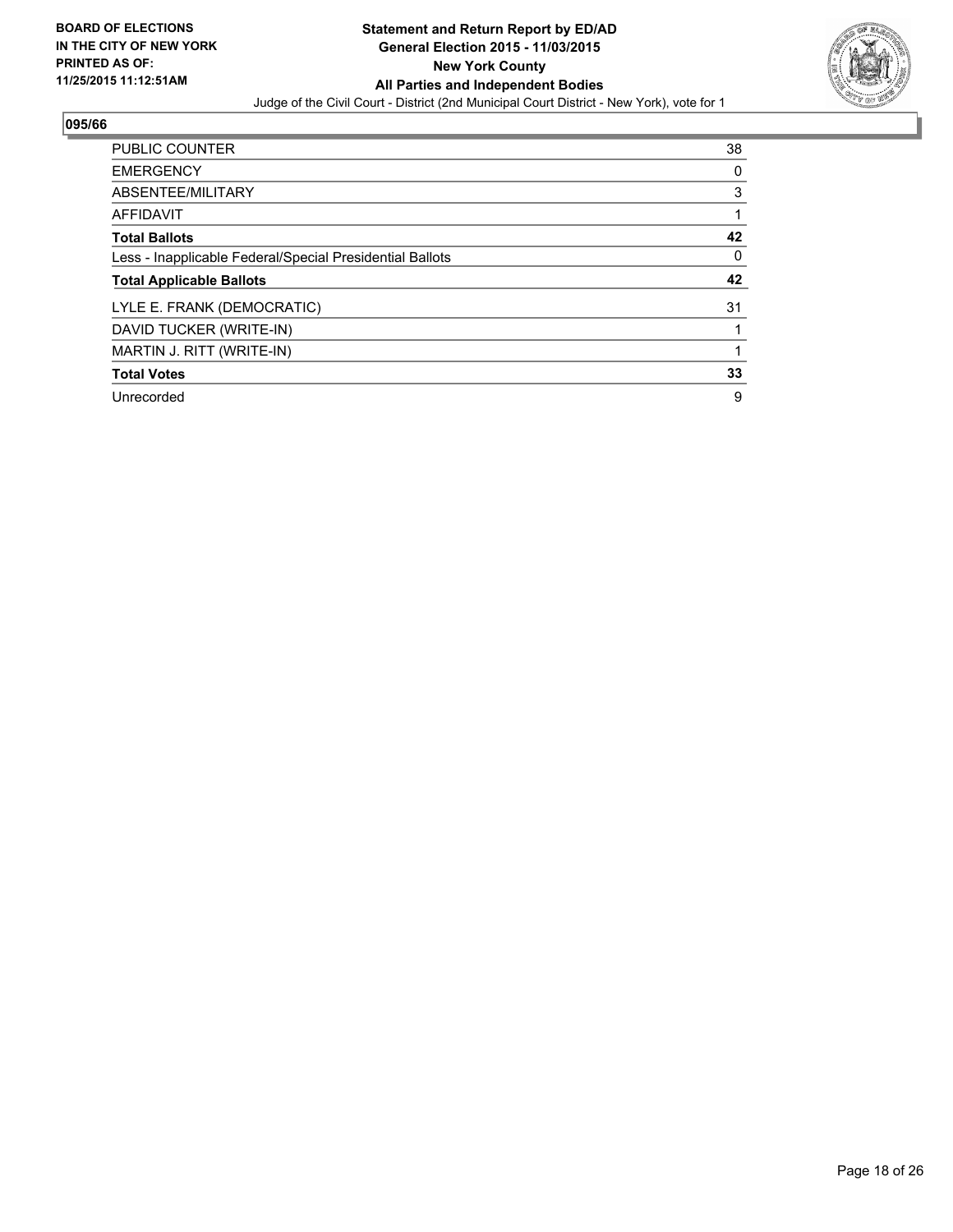

#### **001/74 COMBINED into: 003/74**

## **002/74**

| PUBLIC COUNTER                                           | 79           |
|----------------------------------------------------------|--------------|
| EMERGENCY                                                | $\mathbf{0}$ |
| ABSENTEE/MILITARY                                        | 5            |
| AFFIDAVIT                                                | 0            |
| Total Ballots                                            | 84           |
| Less - Inapplicable Federal/Special Presidential Ballots | $\mathbf{0}$ |
| <b>Total Applicable Ballots</b>                          | 84           |
| LYLE E. FRANK (DEMOCRATIC)                               | 52           |
| UNATTRIBUTABLE WRITE-IN (WRITE-IN)                       | 2            |
| <b>Total Votes</b>                                       | 54           |
| Unrecorded                                               | 30           |

#### **003/74**

| PUBLIC COUNTER                                           | 89 |
|----------------------------------------------------------|----|
| <b>EMERGENCY</b>                                         | 0  |
| ABSENTEE/MILITARY                                        | 3  |
| AFFIDAVIT                                                | 2  |
| <b>Total Ballots</b>                                     | 94 |
| Less - Inapplicable Federal/Special Presidential Ballots | 0  |
| <b>Total Applicable Ballots</b>                          | 94 |
| LYLE E. FRANK (DEMOCRATIC)                               | 48 |
| <b>Total Votes</b>                                       | 48 |
| Unrecorded                                               | 46 |
|                                                          |    |

## **004/74 COMBINED into: 002/74**

#### **005/74 COMBINED into: 002/74**

#### **006/74**

| <b>PUBLIC COUNTER</b>                                    | 72 |
|----------------------------------------------------------|----|
| <b>EMERGENCY</b>                                         | 0  |
| ABSENTEE/MILITARY                                        | 0  |
| AFFIDAVIT                                                | 0  |
| <b>Total Ballots</b>                                     | 72 |
| Less - Inapplicable Federal/Special Presidential Ballots | 0  |
| <b>Total Applicable Ballots</b>                          | 72 |
| LYLE E. FRANK (DEMOCRATIC)                               | 41 |
| <b>Total Votes</b>                                       | 41 |
| Unrecorded                                               | 31 |
| 007/74 COMBINED into: 075/65                             |    |

#### **008/74 COMBINED into: 006/74**

#### **009/74 COMBINED into: 006/74**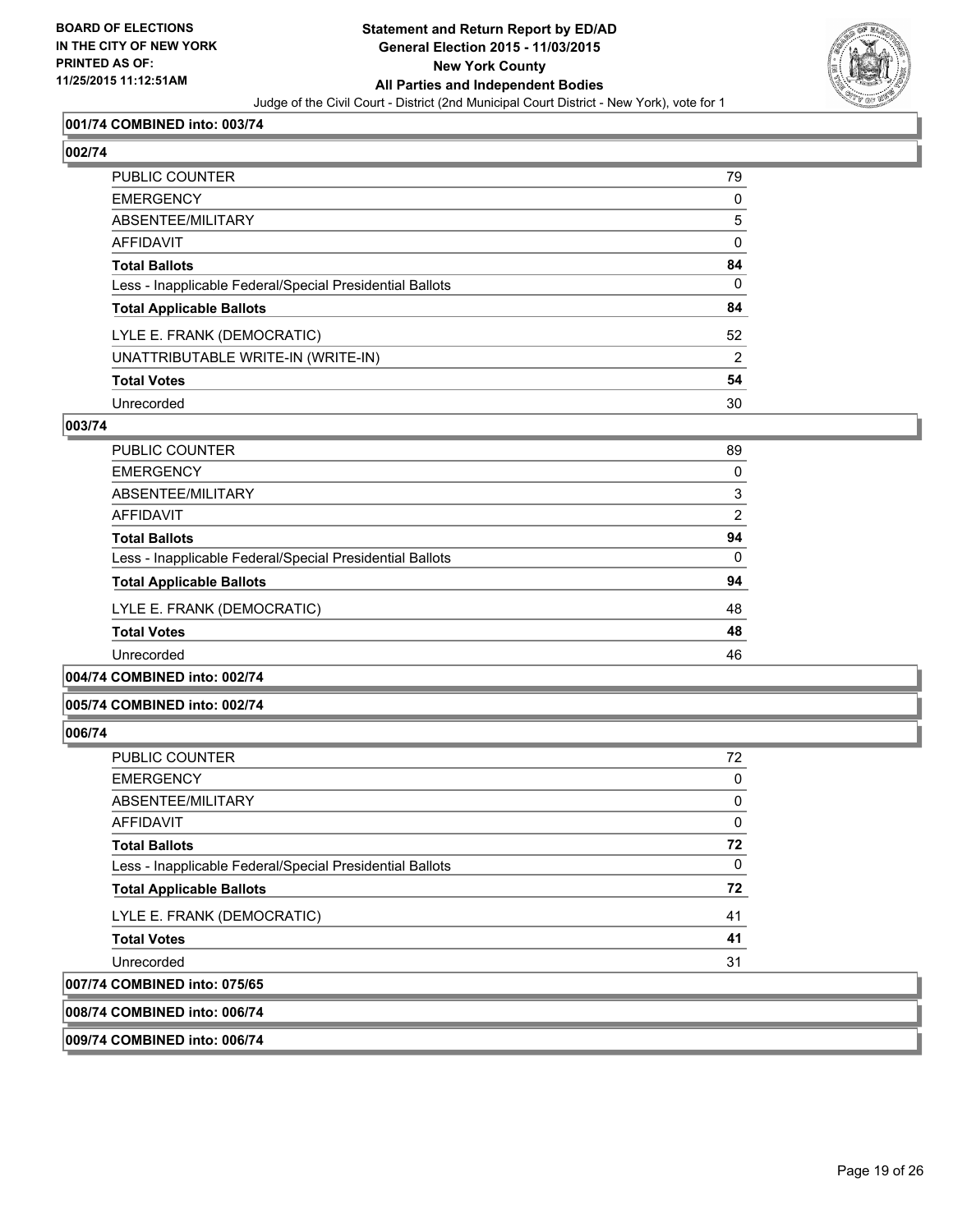

| <b>PUBLIC COUNTER</b>                                    | 48 |
|----------------------------------------------------------|----|
| <b>EMERGENCY</b>                                         | 0  |
| ABSENTEE/MILITARY                                        | 3  |
| <b>AFFIDAVIT</b>                                         | 0  |
| <b>Total Ballots</b>                                     | 51 |
| Less - Inapplicable Federal/Special Presidential Ballots | 0  |
| <b>Total Applicable Ballots</b>                          | 51 |
| LYLE E. FRANK (DEMOCRATIC)                               | 37 |
| SIOBHAN NEVILLE (WRITE-IN)                               |    |
| UNATTRIBUTABLE WRITE-IN (WRITE-IN)                       |    |
| <b>Total Votes</b>                                       | 39 |
| Unrecorded                                               | 12 |

### **011/74**

| PUBLIC COUNTER                                           | 49             |
|----------------------------------------------------------|----------------|
| <b>EMERGENCY</b>                                         | 0              |
| ABSENTEE/MILITARY                                        | $\overline{2}$ |
| AFFIDAVIT                                                |                |
| <b>Total Ballots</b>                                     | 52             |
| Less - Inapplicable Federal/Special Presidential Ballots | 0              |
| <b>Total Applicable Ballots</b>                          | 52             |
| LYLE E. FRANK (DEMOCRATIC)                               | 33             |
| <b>Total Votes</b>                                       | 33             |
| Unrecorded                                               | 19             |
|                                                          |                |

## **012/74 COMBINED into: 013/74**

| <b>PUBLIC COUNTER</b>                                    | 60 |
|----------------------------------------------------------|----|
| <b>EMERGENCY</b>                                         | 0  |
| ABSENTEE/MILITARY                                        |    |
| AFFIDAVIT                                                |    |
| <b>Total Ballots</b>                                     | 62 |
| Less - Inapplicable Federal/Special Presidential Ballots | 0  |
| <b>Total Applicable Ballots</b>                          | 62 |
| LYLE E. FRANK (DEMOCRATIC)                               | 34 |
| <b>Total Votes</b>                                       | 34 |
| Unrecorded                                               | 28 |
| 014/74 COMBINED into: 024/74                             |    |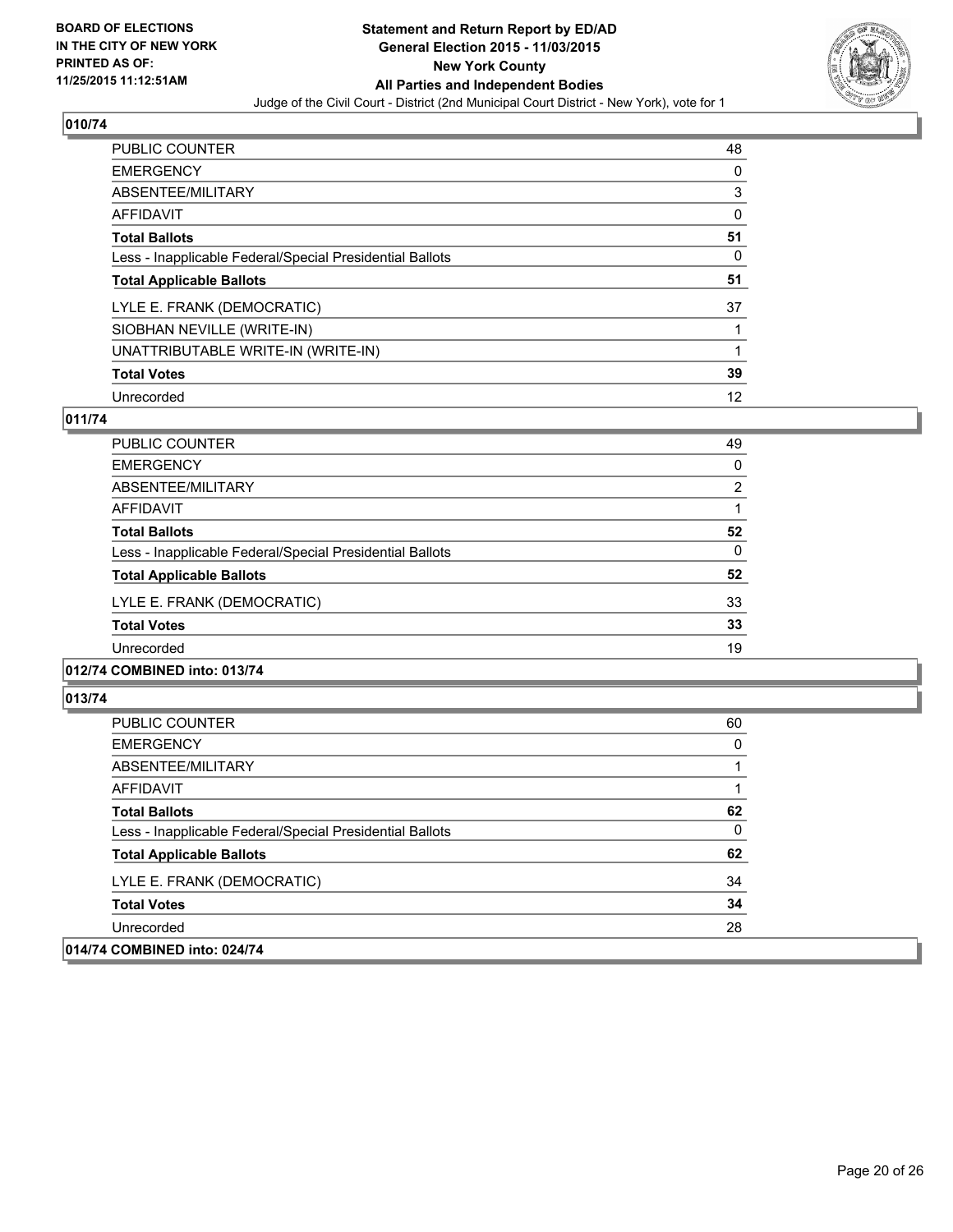

| <b>PUBLIC COUNTER</b>                                    | 54 |
|----------------------------------------------------------|----|
| <b>EMERGENCY</b>                                         | 0  |
| ABSENTEE/MILITARY                                        |    |
| AFFIDAVIT                                                | 0  |
| <b>Total Ballots</b>                                     | 55 |
| Less - Inapplicable Federal/Special Presidential Ballots | 0  |
| <b>Total Applicable Ballots</b>                          | 55 |
| LYLE E. FRANK (DEMOCRATIC)                               | 35 |
| <b>Total Votes</b>                                       | 35 |
| Unrecorded                                               | 20 |

## **016/74 COMBINED into: 010/74**

#### **017/74 COMBINED into: 015/74**

#### **018/74 COMBINED into: 079/65**

#### **019/74**

| PUBLIC COUNTER                                           | 93 |
|----------------------------------------------------------|----|
| <b>EMERGENCY</b>                                         | 0  |
| ABSENTEE/MILITARY                                        |    |
| AFFIDAVIT                                                | 0  |
| <b>Total Ballots</b>                                     | 94 |
| Less - Inapplicable Federal/Special Presidential Ballots | 0  |
| <b>Total Applicable Ballots</b>                          | 94 |
| LYLE E. FRANK (DEMOCRATIC)                               | 63 |
| UNATTRIBUTABLE WRITE-IN (WRITE-IN)                       |    |
| <b>Total Votes</b>                                       | 64 |
| Unrecorded                                               | 30 |
|                                                          |    |

## **020/74 COMBINED into: 021/74**

| <b>PUBLIC COUNTER</b>                                    | 63             |
|----------------------------------------------------------|----------------|
| <b>EMERGENCY</b>                                         | 0              |
| ABSENTEE/MILITARY                                        | 5              |
| <b>AFFIDAVIT</b>                                         | 0              |
| <b>Total Ballots</b>                                     | 68             |
| Less - Inapplicable Federal/Special Presidential Ballots | 0              |
| <b>Total Applicable Ballots</b>                          | 68             |
| LYLE E. FRANK (DEMOCRATIC)                               | 50             |
| ANDREW FRIEDMAN (WRITE-IN)                               |                |
| HELENE JNANE (WRITE-IN)                                  | $\overline{2}$ |
| UNATTRIBUTABLE WRITE-IN (WRITE-IN)                       |                |
| <b>Total Votes</b>                                       | 54             |
| Unrecorded                                               | 14             |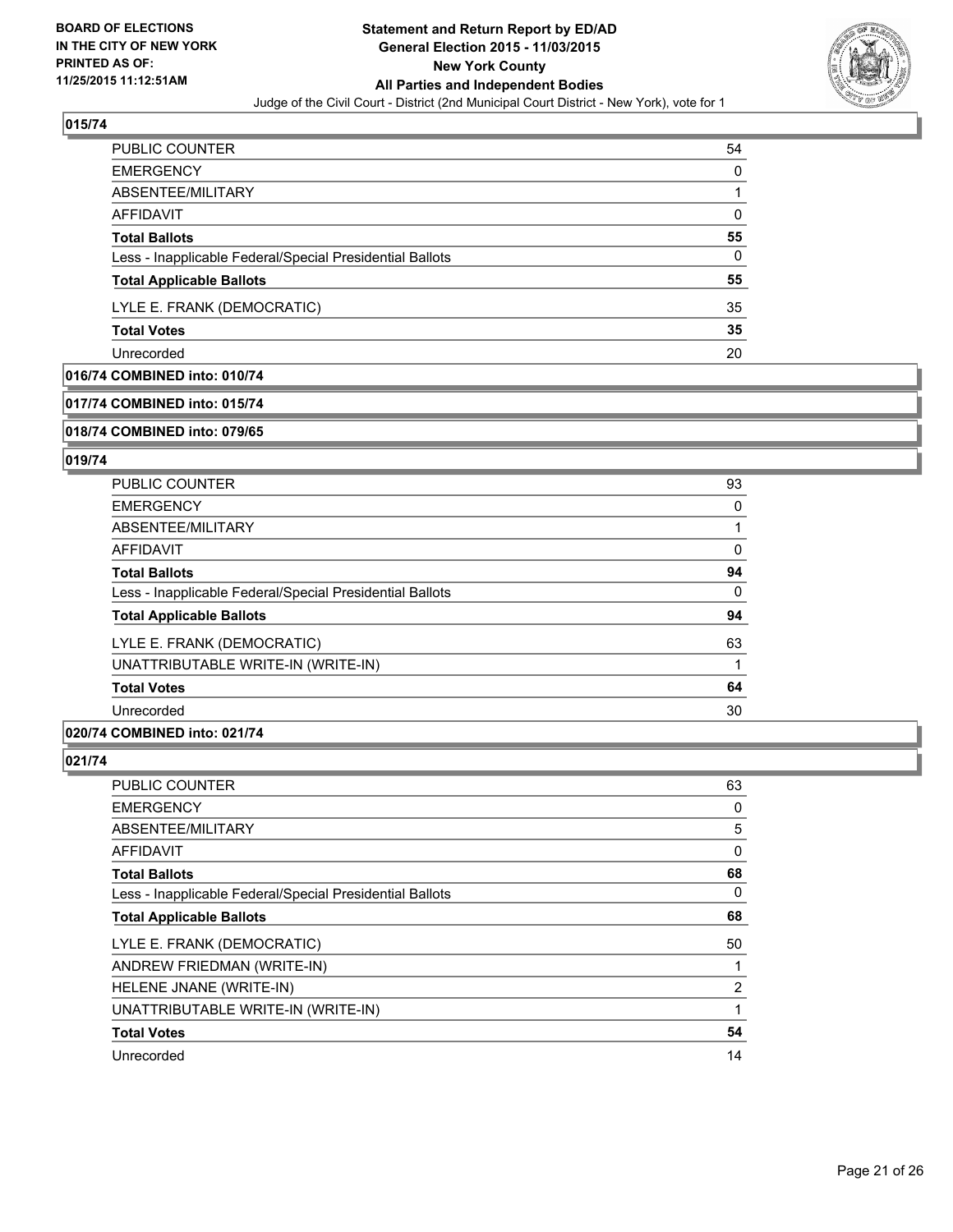

| PUBLIC COUNTER                                           | 27       |
|----------------------------------------------------------|----------|
| <b>EMERGENCY</b>                                         | 0        |
| ABSENTEE/MILITARY                                        |          |
| <b>AFFIDAVIT</b>                                         | 0        |
| <b>Total Ballots</b>                                     | 28       |
| Less - Inapplicable Federal/Special Presidential Ballots | $\Omega$ |
| <b>Total Applicable Ballots</b>                          | 28       |
| LYLE E. FRANK (DEMOCRATIC)                               | 20       |
| <b>Total Votes</b>                                       | 20       |
| Unrecorded                                               | 8        |

#### **023/74 COMBINED into: 034/74**

**024/74** 

| PUBLIC COUNTER                                           | 74 |
|----------------------------------------------------------|----|
| <b>EMERGENCY</b>                                         | 0  |
| <b>ABSENTEE/MILITARY</b>                                 | 0  |
| AFFIDAVIT                                                | 1  |
| <b>Total Ballots</b>                                     | 75 |
| Less - Inapplicable Federal/Special Presidential Ballots | 0  |
| <b>Total Applicable Ballots</b>                          | 75 |
| LYLE E. FRANK (DEMOCRATIC)                               | 39 |
| UNATTRIBUTABLE WRITE-IN (WRITE-IN)                       | 1  |
| <b>Total Votes</b>                                       | 40 |
| Unrecorded                                               | 35 |
|                                                          |    |

| <b>PUBLIC COUNTER</b>                                    | 41 |
|----------------------------------------------------------|----|
| <b>EMERGENCY</b>                                         | 0  |
| ABSENTEE/MILITARY                                        | 2  |
| AFFIDAVIT                                                |    |
| <b>Total Ballots</b>                                     | 44 |
| Less - Inapplicable Federal/Special Presidential Ballots | 0  |
| <b>Total Applicable Ballots</b>                          | 44 |
| LYLE E. FRANK (DEMOCRATIC)                               | 25 |
| UNATTRIBUTABLE WRITE-IN (WRITE-IN)                       |    |
| <b>Total Votes</b>                                       | 26 |
| Unrecorded                                               | 18 |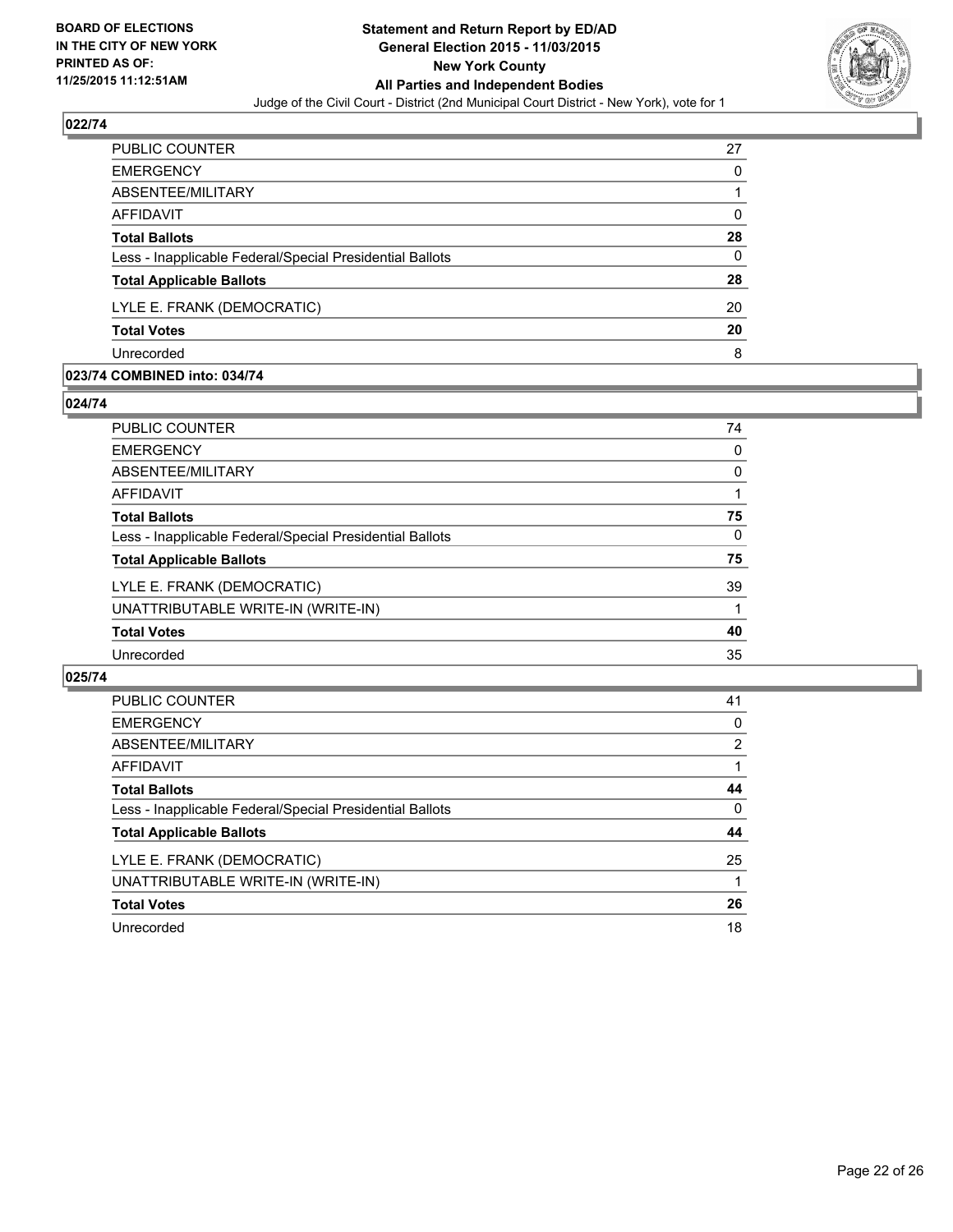

| PUBLIC COUNTER                                           | 41 |
|----------------------------------------------------------|----|
| <b>EMERGENCY</b>                                         | 0  |
| ABSENTEE/MILITARY                                        |    |
| AFFIDAVIT                                                | 2  |
| <b>Total Ballots</b>                                     | 44 |
| Less - Inapplicable Federal/Special Presidential Ballots | 0  |
| <b>Total Applicable Ballots</b>                          | 44 |
| LYLE E. FRANK (DEMOCRATIC)                               | 25 |
| <b>Total Votes</b>                                       | 25 |
| Unrecorded                                               | 19 |

## **027/74 COMBINED into: 025/74**

## **028/74 COMBINED into: 029/74**

**029/74** 

| <b>PUBLIC COUNTER</b>                                    | 85       |
|----------------------------------------------------------|----------|
| <b>EMERGENCY</b>                                         | 0        |
| ABSENTEE/MILITARY                                        |          |
| AFFIDAVIT                                                | 0        |
| <b>Total Ballots</b>                                     | 86       |
| Less - Inapplicable Federal/Special Presidential Ballots | $\Omega$ |
| <b>Total Applicable Ballots</b>                          | 86       |
| LYLE E. FRANK (DEMOCRATIC)                               | 61       |
| <b>Total Votes</b>                                       | 61       |
| Unrecorded                                               | 25       |
| $\sim$ - - $\sim$ - - $\sim$ - $\sim$ - $\sim$           |          |

## **030/74 COMBINED into: 029/74**

#### **031/74 COMBINED into: 032/74**

| <b>PUBLIC COUNTER</b>                                    | 105 |
|----------------------------------------------------------|-----|
| <b>EMERGENCY</b>                                         | 0   |
| ABSENTEE/MILITARY                                        | 4   |
| AFFIDAVIT                                                |     |
| <b>Total Ballots</b>                                     | 110 |
| Less - Inapplicable Federal/Special Presidential Ballots | 0   |
| <b>Total Applicable Ballots</b>                          | 110 |
| LYLE E. FRANK (DEMOCRATIC)                               | 81  |
| <b>Total Votes</b>                                       | 81  |
| Unrecorded                                               | 29  |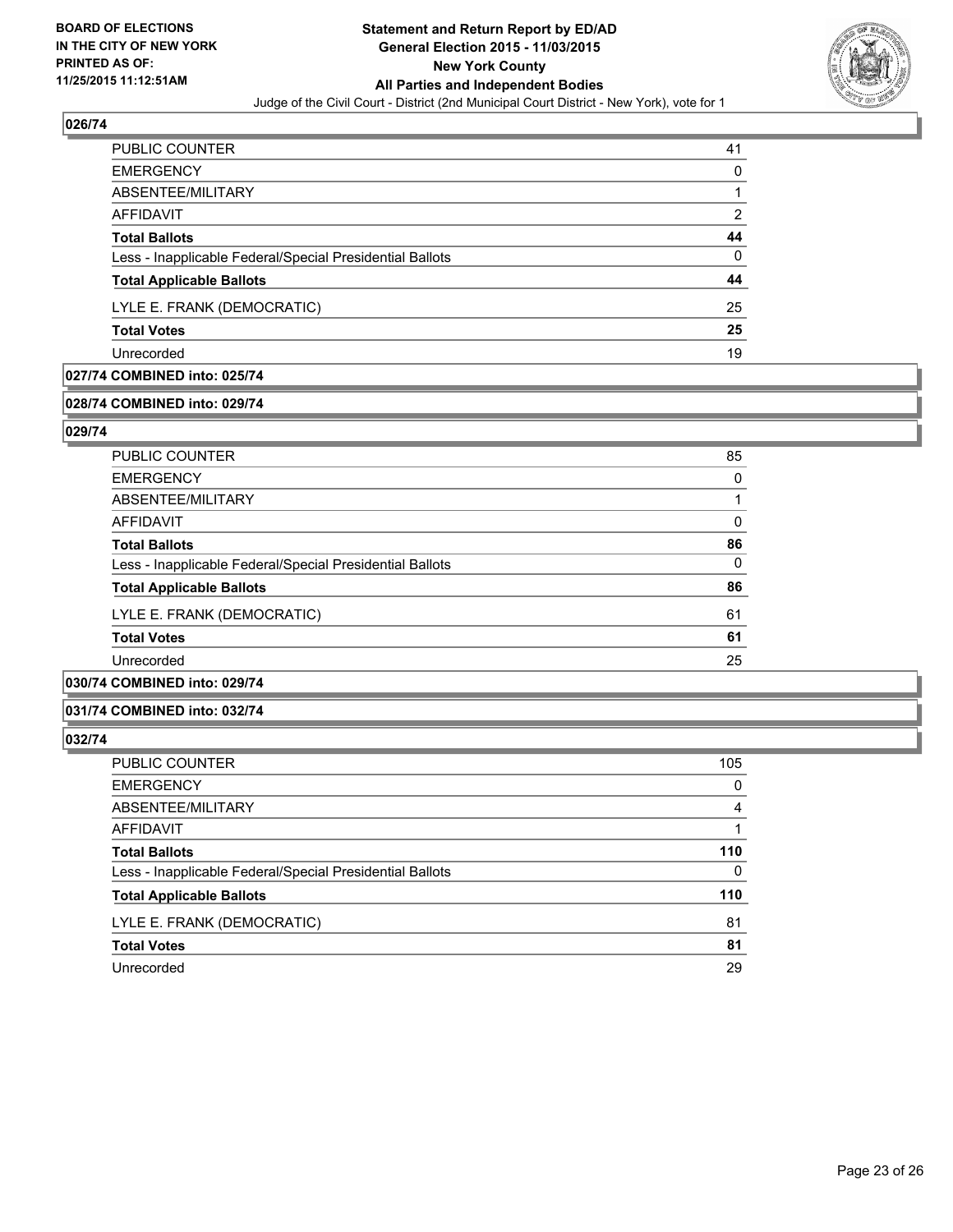

| PUBLIC COUNTER                                           | 37           |
|----------------------------------------------------------|--------------|
| <b>EMERGENCY</b>                                         | $\mathbf{0}$ |
| ABSENTEE/MILITARY                                        | 0            |
| AFFIDAVIT                                                |              |
| <b>Total Ballots</b>                                     | 38           |
| Less - Inapplicable Federal/Special Presidential Ballots | 0            |
| <b>Total Applicable Ballots</b>                          | 38           |
| LYLE E. FRANK (DEMOCRATIC)                               | 29           |
| BERNIE SANDERS (WRITE-IN)                                |              |
| <b>Total Votes</b>                                       | 30           |
| Unrecorded                                               | 8            |

#### **034/74**

| <b>PUBLIC COUNTER</b>                                    | 52             |
|----------------------------------------------------------|----------------|
| <b>EMERGENCY</b>                                         | 0              |
| ABSENTEE/MILITARY                                        | 3              |
| AFFIDAVIT                                                | 0              |
| <b>Total Ballots</b>                                     | 55             |
| Less - Inapplicable Federal/Special Presidential Ballots | 0              |
| <b>Total Applicable Ballots</b>                          | 55             |
| LYLE E. FRANK (DEMOCRATIC)                               | 37             |
| NEIL SCHECK (WRITE-IN)                                   |                |
| RICHARD BAIOT (WRITE-IN)                                 |                |
| UNATTRIBUTABLE WRITE-IN (WRITE-IN)                       | $\overline{2}$ |
| YOKO ONO (WRITE-IN)                                      |                |
| <b>Total Votes</b>                                       | 42             |
| Unrecorded                                               | 13             |

| <b>PUBLIC COUNTER</b>                                    | 69 |
|----------------------------------------------------------|----|
| <b>EMERGENCY</b>                                         | 0  |
| ABSENTEE/MILITARY                                        | 3  |
| AFFIDAVIT                                                | 0  |
| <b>Total Ballots</b>                                     | 72 |
| Less - Inapplicable Federal/Special Presidential Ballots | 0  |
| <b>Total Applicable Ballots</b>                          | 72 |
| LYLE E. FRANK (DEMOCRATIC)                               | 53 |
| UNATTRIBUTABLE WRITE-IN (WRITE-IN)                       | 2  |
| <b>Total Votes</b>                                       | 55 |
| Unrecorded                                               | 17 |
| 036/74 COMBINED into: 036/66                             |    |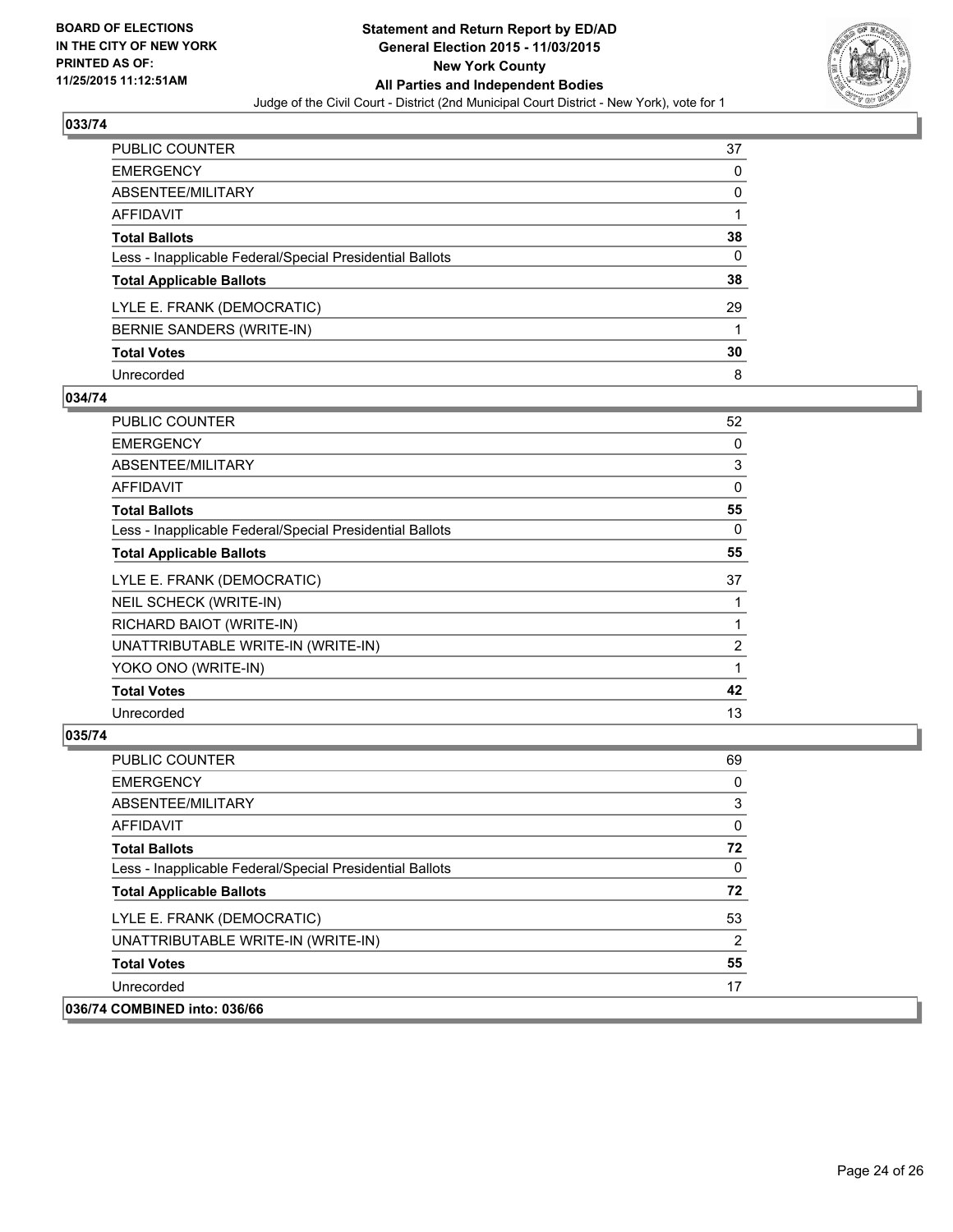

| <b>PUBLIC COUNTER</b>                                    | 22 |
|----------------------------------------------------------|----|
| <b>EMERGENCY</b>                                         | 0  |
| ABSENTEE/MILITARY                                        |    |
| <b>AFFIDAVIT</b>                                         | 0  |
| <b>Total Ballots</b>                                     | 23 |
| Less - Inapplicable Federal/Special Presidential Ballots | 0  |
| <b>Total Applicable Ballots</b>                          | 23 |
| LYLE E. FRANK (DEMOCRATIC)                               | 18 |
| <b>Total Votes</b>                                       | 18 |
| Unrecorded                                               | 5  |
| 038/74 COMBINED into: 035/74                             |    |